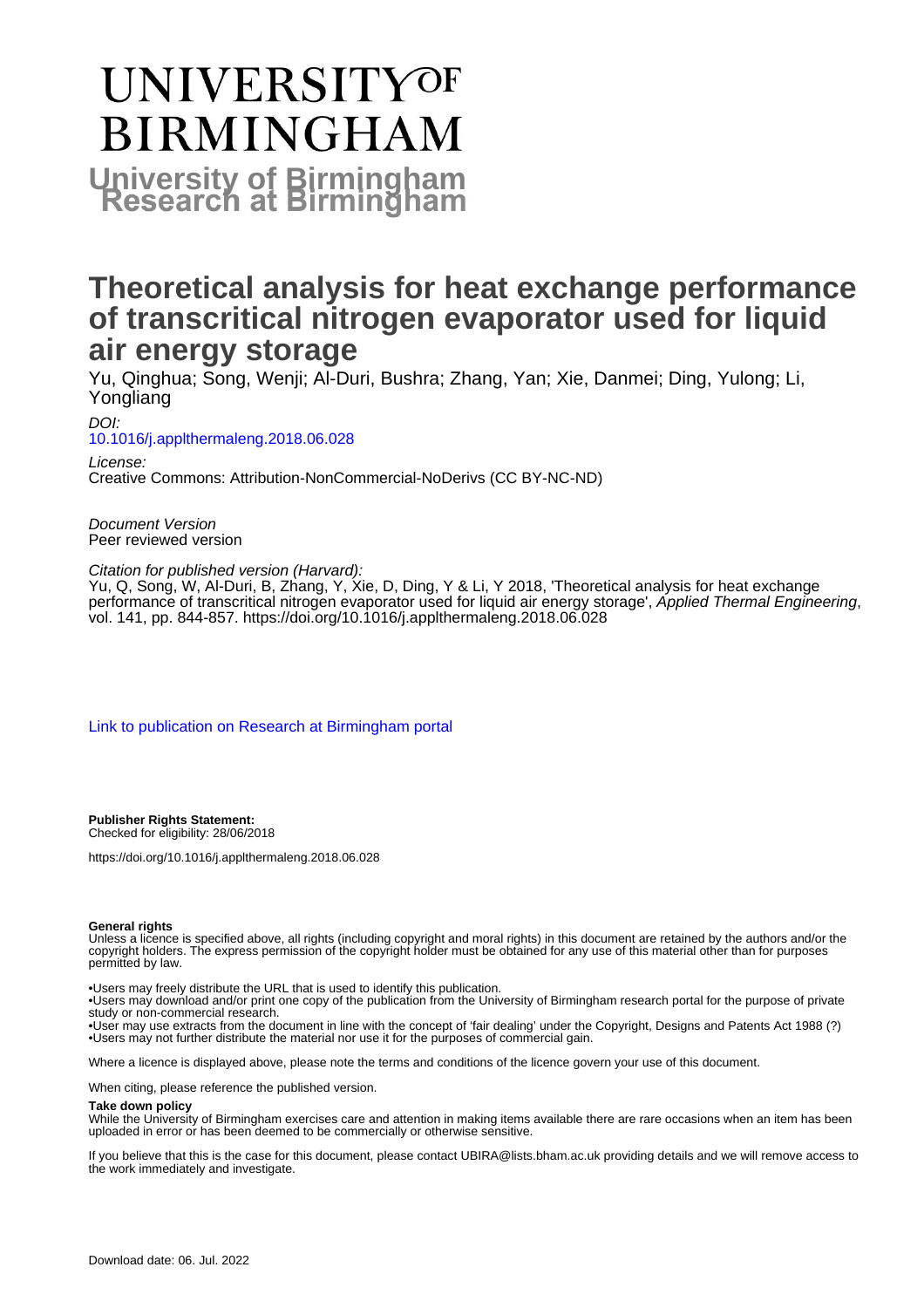| $\mathbf 1$    |                                                                                                                                                                   |
|----------------|-------------------------------------------------------------------------------------------------------------------------------------------------------------------|
| $\overline{2}$ |                                                                                                                                                                   |
| 3              |                                                                                                                                                                   |
| 4              |                                                                                                                                                                   |
| 5              |                                                                                                                                                                   |
| 6              | Theoretical analysis for heat exchange performance of                                                                                                             |
| 7              | transcritical nitrogen evaporator used for liquid air energy                                                                                                      |
| 8              | storage                                                                                                                                                           |
| 9              |                                                                                                                                                                   |
| 10             |                                                                                                                                                                   |
| 11             |                                                                                                                                                                   |
| 12             | Qinghua Yu <sup>a,b</sup> , Wenji Song <sup>c</sup> , Bushra Al-Duri <sup>a</sup> , Yan Zhang <sup>a</sup> , Danmei Xie <sup>b</sup> , Yulong Ding <sup>a</sup> , |
| 13             | Yongliang Li <sup>a,*</sup>                                                                                                                                       |
| 14             |                                                                                                                                                                   |
| 15             |                                                                                                                                                                   |
| 16             |                                                                                                                                                                   |
| 17             | <sup>a</sup> Birmingham Centre for Energy Storage, School of Chemical Engineering, University of                                                                  |
| 18             | Birmingham, Birmingham B15 2TT, United Kingdom                                                                                                                    |
| 19             | <sup>b</sup> School of Power and Mechanical Engineering, Wuhan University, Wuhan 430072, China                                                                    |
| 20             | <sup>c</sup> Guangzhou Institute of Energy Conversion, Chinese Academy of Sciences, Guangzhou                                                                     |
| 21             | 510640, China                                                                                                                                                     |

\*Corresponding author. Tel.: <sup>C</sup>orresponding author. Tel.: **Fig. 1.** Tel.: **Fig. 2.** Tel.: **Tel.:**  $(Y, Li)$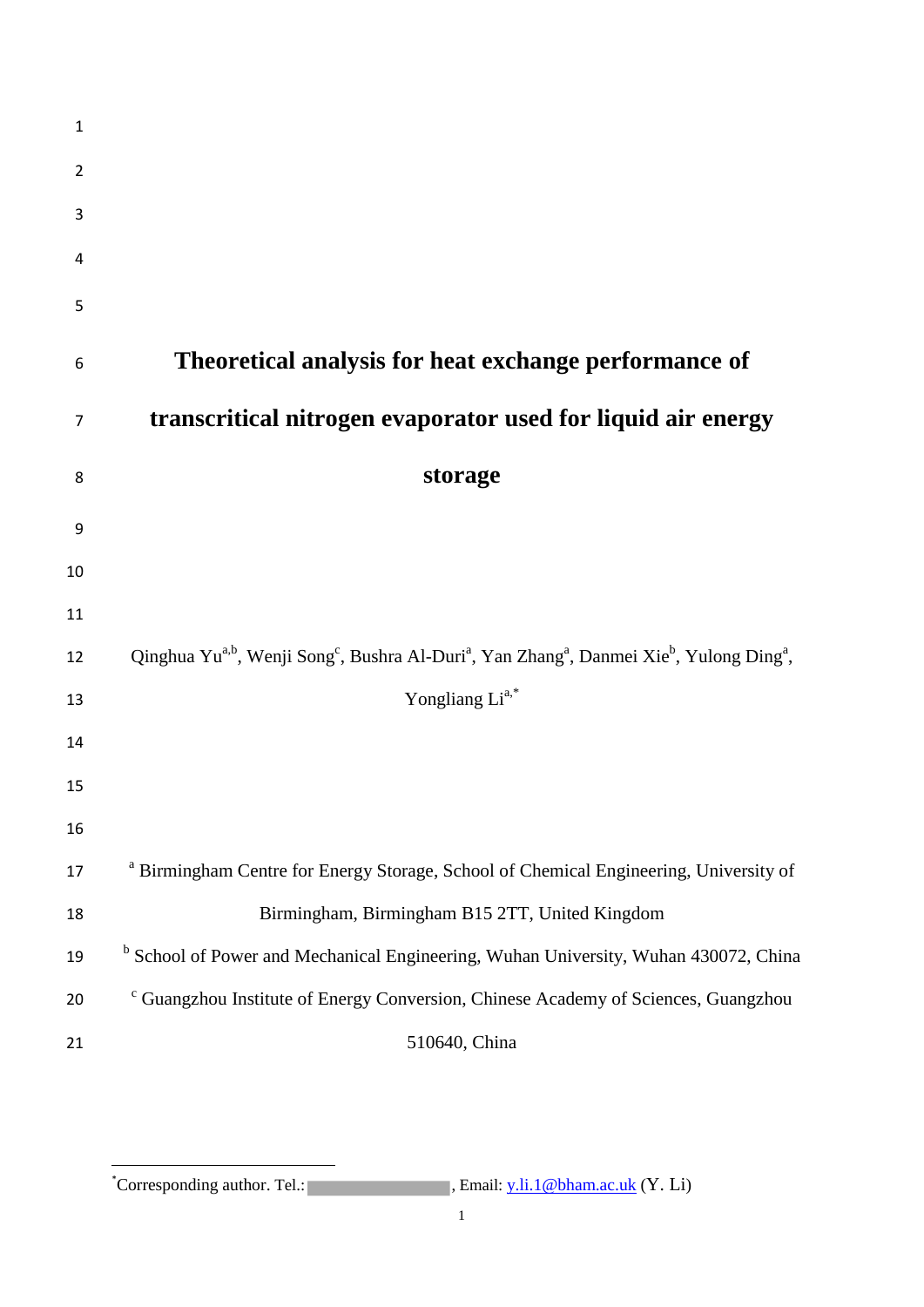#### **Abstract**

 In view of violent changes of thermo-physical properties, the segmental design method 24 is adopted to explore the heat exchange performances of the transcritical nitrogen  $(T-N_2)$ 25 evaporator used for liquid air energy storage, in which cold  $N_2$  is heated up successively by hot propane and methanol in two wide temperature sections. The local heat capacity rate ratio between cold and hot fluids has crucial effects on the local heat exchange performance of evaporator, such as local effectiveness, local entransy dissipation, and local required heat conductance or local heat transfer rate. They have extremums near the positions where the local heat capacity rate ratio equals one, but their optimal values need to be determined by combining the changing trend of the local heat capacity rate ratio. The total heat exchange performance of evaporator is evaluated using total entransy dissipation and total exergy efficiency. When the heat load is fixed, the total performance is improved with the decrease in the mass flow rate of methanol, but at the expense of the required total heat conductance; The total performance can be optimized by precisely tailoring the heat load ratios between the two temperature sections. When the heat conductance is given, the optimum total performance can be obtained by adjusting the mass flow rate of hot fluids at a fixed heat conductance ratio; Increasing the heat conductance ratio of the low temperature section can further elevate the optimum total performance whereas the affordable heat load or the outlet 40 temperature of  $N_2$  is notably decreased. Increasing  $N_2$  pressure elevates the total performance 41 of evaporator but diminishes the extractable cold amount from the liquid  $N_2$  in the same temperature rise. This work is beneficial for selection of key parameters to achieve optimal 43 operation of the  $T-N_2$  evaporator.

 *Keywords*: Heat exchanger; Supercritical nitrogen; Entransy dissipation; Exergy efficiency; Energy storage.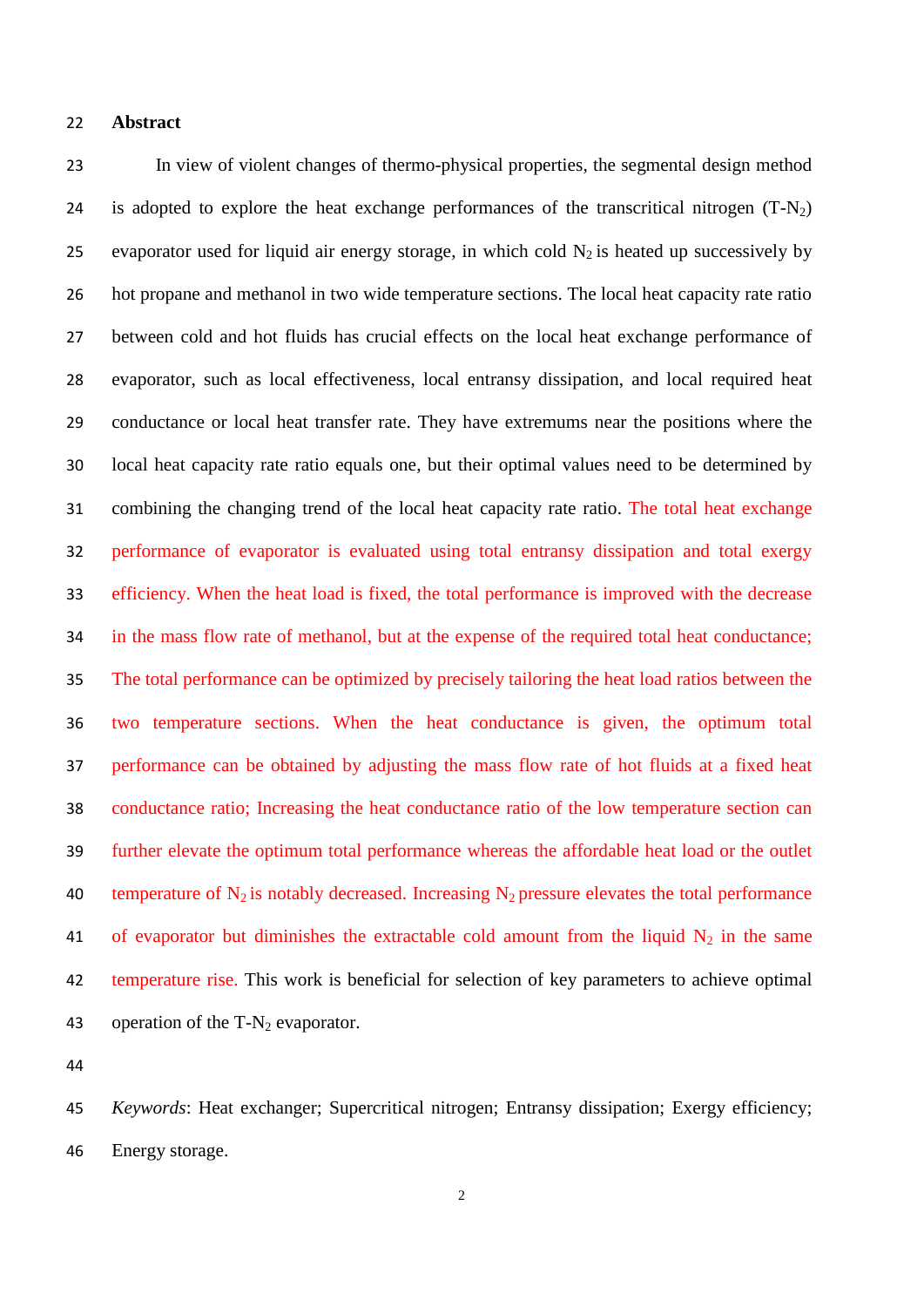## **Nomenclature**

| Roman letters    |                                                   | Greek letters                  |                                      |  |  |
|------------------|---------------------------------------------------|--------------------------------|--------------------------------------|--|--|
| $c_p$            | specific heat $(J \cdot kg^{-1} \cdot K^{-1})$    | ε                              | effectiveness                        |  |  |
| $D_{re}$         | relative difference                               | $\eta_{\scriptscriptstyle EX}$ | exergy efficiency                    |  |  |
| $\dot{E}_{dis}$  | entransy dissipation $(W \cdot K)$                | $\tau$                         | the ratio of heat load in the low    |  |  |
| EX               | flow exergy $(W)$                                 |                                | temperature section to that in       |  |  |
| h                | specific enthalpy $(J \cdot kg^{-1})$             |                                | the whole evaporator                 |  |  |
| HA               | heat conductance $(W \cdot K^{-1})$               | $\varphi$                      | the ratio of heat conductance in the |  |  |
| т                | mass flow rate $(kg·s^{-1})$                      |                                | low temperature section to that in   |  |  |
| $mc_p$           | heat capacity flow rate $(W \cdot K^{-1})$        |                                | the whole evaporator                 |  |  |
| $\boldsymbol{M}$ | number of sub-heat exchangers                     |                                |                                      |  |  |
|                  | in the low temperature section                    |                                | Subscripts                           |  |  |
| $\boldsymbol{N}$ | number of all sub-heat exchangers                 | $\theta$                       | environmental conditions             |  |  |
| Ntu              | number of heat transfer units                     | $\boldsymbol{c}$               | cold fluid                           |  |  |
| $\cal P$         | pressure (Pa)                                     | $\boldsymbol{h}$               | hot fluid                            |  |  |
| q                | local heat transfer rate (W)                      | hl                             | hot fluid in the low temperature     |  |  |
| $Q_{tot}$        | total heat load (W)                               |                                | section                              |  |  |
| $R_c$            | the ratio between the smaller and                 | hh                             | hot fluid in the high temperature    |  |  |
|                  | bigger heat capacity flow rates                   |                                | section                              |  |  |
| $R_{c,hc}$       | the ratio of heat capacity rate of hot            | $\dot{\iota}$                  | inlet                                |  |  |
|                  | fluid to that of cold fluid                       | j                              | local position                       |  |  |
| $\boldsymbol{S}$ | specific entropy $(J \cdot kg^{-1} \cdot K^{-1})$ | $\boldsymbol{m}$               | mean value                           |  |  |
| $\overline{T}$   | temperature $(K)$                                 | 0                              | outlet                               |  |  |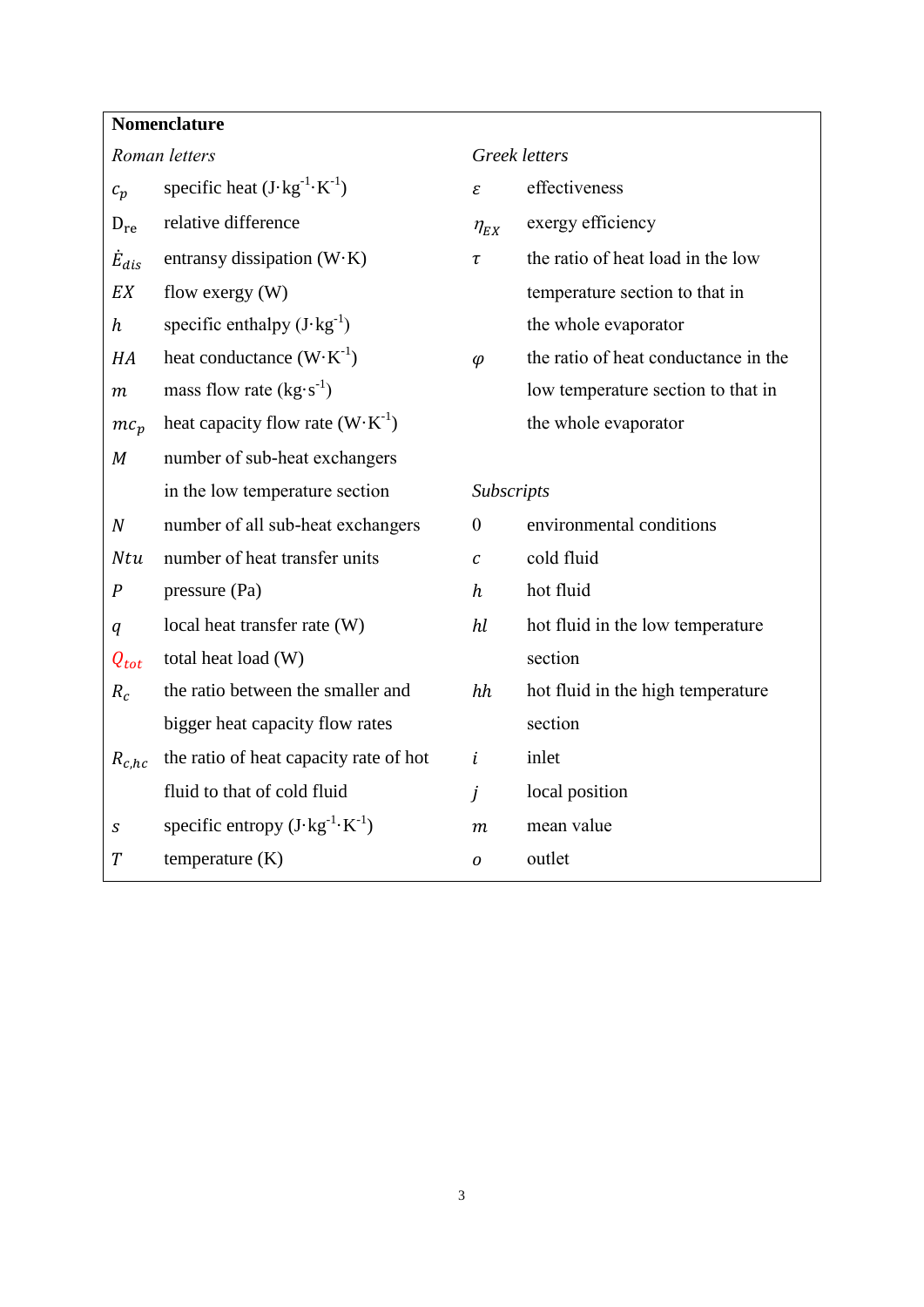#### **1. Introduction**

 Liquid air energy storage (LAES) as a promising solution for grid scale energy storage 49 has attracted much attention in recent years  $[1-5]$ . The LAES uses liquid air/nitrogen  $(N_2)$  as both storage medium and working fluid for charging and discharging processes of electrical energy. During the charging process, excess or cheapest electricity drives air liquefaction and 52 separation plants to produce liquid  $N_2$  stored in cryogenic tanks at the nearly atmospheric 53 pressure. During the discharging process, the liquid  $N_2$  is first pressurized by a cryogenic pump and then heated up to expand in turbines to generate electricity. Cold thermal energy 55 released in preheating of liquid  $N_2$  during the discharging process can be captured to lessen refrigeration load of air liquefaction during the charging process. In view of time mismatch of the charging and discharging processes, the captured cold thermal energy required to be stored. Such a design of cold recycle based on cold storage in LAES significantly improves the overall system efficiency [2]. Conventionally, cold storage is implemented using packed beds of pebbles or rocks operating at nearly atmospheric pressure [6-8]. Operating experience of a 350 kW/2.5 MWh pilot plant located at the University of Birmingham manifested that the temporary cold storage using packed beds results in round trip efficiency improvement of LAES by ~50%. However, the dynamic effects in packed beds caused by thermal front propagation can lead to an undesired increase by 25% in the energy consumption of air liquefaction [9]. Therefore, it is required to design a novel high-efficiency cold storage unit.

 Similar to sensible heat storage using liquids as medium, Li et al. [10] proposed a cold storage unit based on combination of two thermal fluids, which were used as both heat transfer fluids and cold storage mediums. Both She et al. [11] and Pen et al. [12] also adopted the same cold storage unit in their proposed novel LAES system. The reason for adopting two thermal fluids is that no single fluid can work totally in the form of its liquid state in the wide 71 working temperature range of the liquid  $N_2$  preheating process. The two fluids are propane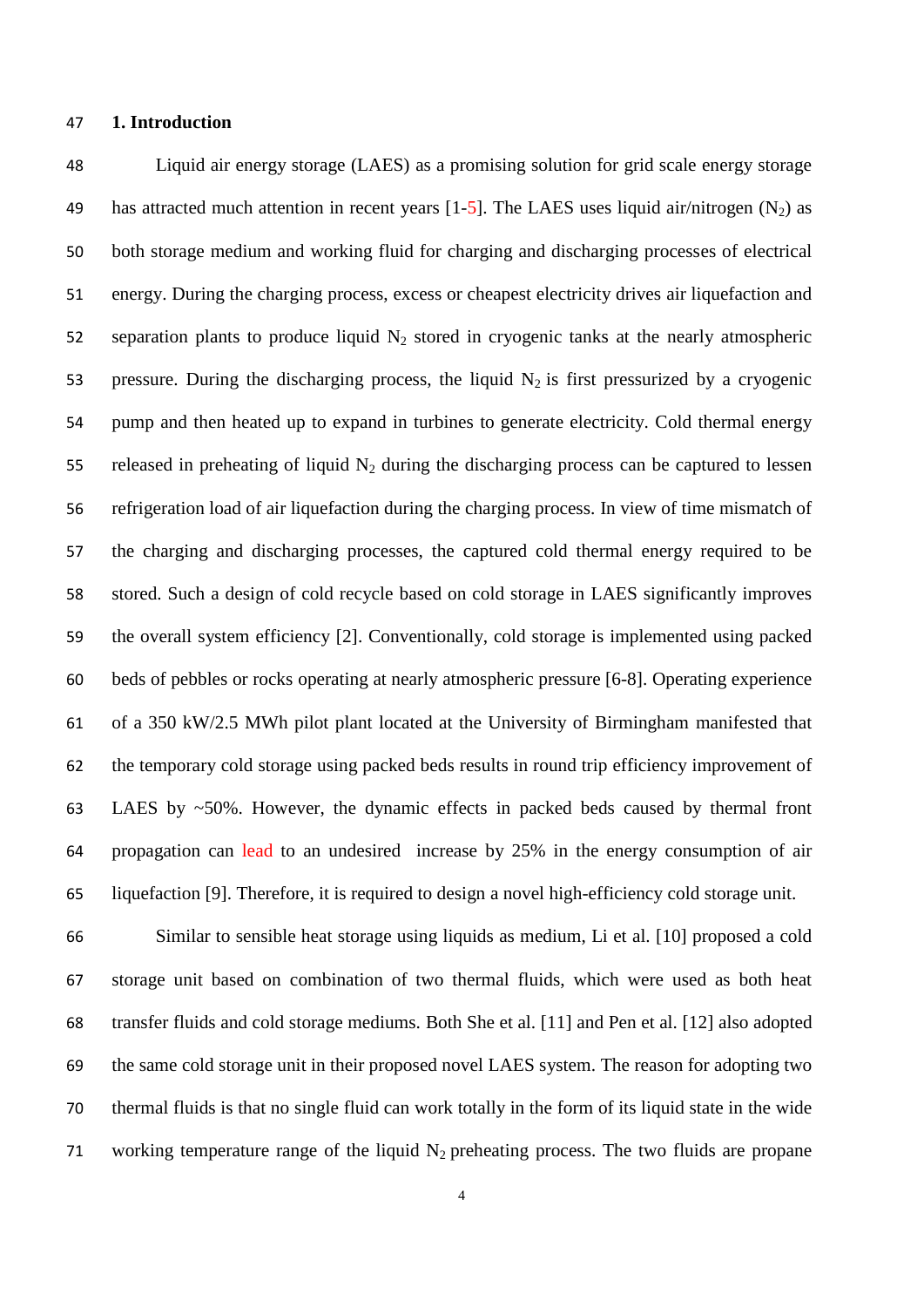and methanol selected owing to their suitable working temperate ranges and comparatively large heat capacity [10]. A two-tank configuration was designed for each of the two fluids to recover and store cold energy, which can realize quasi-steady heat transfer in heat exchangers to overcome dynamic effects in packed beds [13]. The proposed unit can notably simplify the LAES system involving cold storage and offer more straightforward and flexible operating strategy with respect to the conventional packed beds [10]. The calculations indicated that the selected thermal fluids exhibit higher volume-based energy storage density than pebbles or concrete [10, 14]. This implies that a more compact system can be obtained by using the selected fluids as cold storage mediums.

 The discharging pressure, namely the inlet pressure of the first stage turbine, is one of major operating parameters influencing the performance of LAES system. With the increase in the discharging pressure, the resulting specific expansion work increases while the recyclable cold amount diminishes [9]. In order to increase the output power of turbines, the 85 liquid N<sub>2</sub> is generally pressurized above the critical pressure of N<sub>2</sub> before the inlet of first 86 stage turbine [9, 13]. Thus  $N_2$  will undergo phase transition from the liquid state to the 87 supercritical state in the liquid  $N_2$  preheating process. For convenience, this phase transition is also called evaporation similar to liquid-gas phase transition, and the corresponding heat 89 exchanger is named transcritical  $N_2$  (T-N<sub>2</sub>) evaporator in the present paper. The performance of the evaporator determines the amount of recovered cold and the inlet temperature of turbines in a LAES system, and thus has crucial influences on the operation efficiency and 92 stability of the system [9]. However, the thermodynamic properties of  $N_2$  change dramatically around the pseudo-critical temperature, which makes the heat transfer in the evaporator rather complicated and the design of the evaporator very challenging.

95 Some studies have been devoted to the heat transfer characteristics of supercritical  $N_2$ [15-19]. Dimitrov et al. [15] conducted experiments on forced convective heat transfer of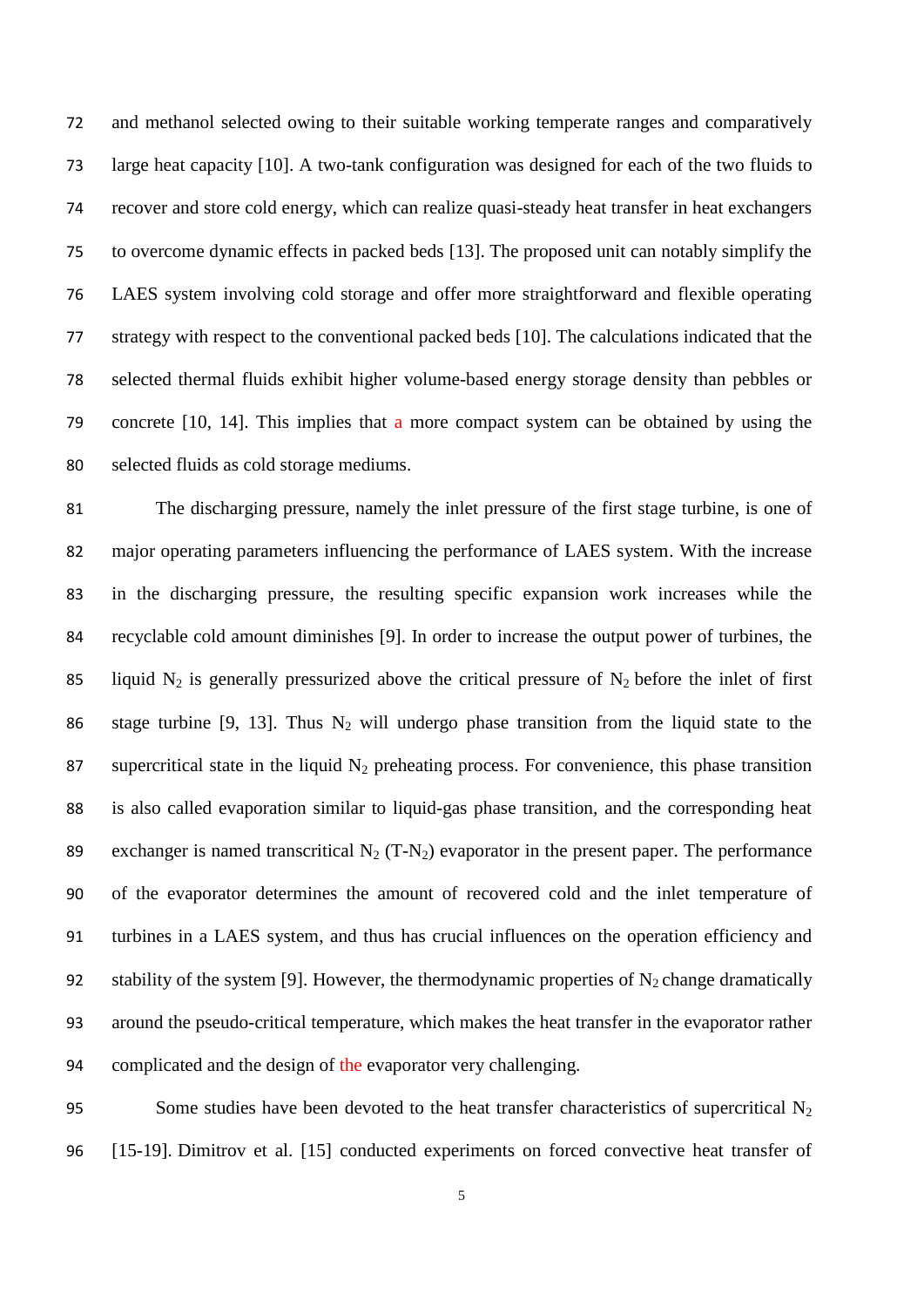97 supercritical nitrogen at a pressure of 4 MPa in a vertical tube. The results indicated that the 98 heat transfer can be enhanced when the difference between wall and bulk temperatures spans 99 the drastic variation region of the thermo-physical properties of  $N_2$ . Zhang et al. [17] carried 100 out experimental and numerical studies on flow and heat transfer of supercritical  $N_2$  in a 101 vertical mini-tube. They reported that there is considerable discrepancy in Nusselt numbers 102 between the experimental results and the predictions by the existing correlations. Ciprian et 103 al. [19] numerically examined the heat transfer coefficient of supercritical  $N_2$  in the large 104 specific heat region flowing upward in a vertical tube under different operating pressures. 105 They found that the increase of heat flux could cause heat transfer deterioration. The above 106 studies almost focus on the heat transfer behaviours of supercritical  $N_2$  under fixed heat flux 107 conditions. Actually, the heat transfer in the evaporator is coupled between the  $N_2$  and the 108 transfer fluids, and hence the heat transfer condition of  $N_2$  is changing along the flow 109 direction of  $N_2$ . Therefore, deep understanding of coupled the heat transfer behaviours 110 between  $N_2$  and two heat transfer fluids in the evaporator is crucial to the optimization design 111 of evaporator for improving performances of the LAES system.

112 From the above, although such a  $T-N_2$  evaporator including the combination of propane and methanol as heat transfer fluids has been adopted by several researches [10-12], studies available in the literature have not addressed the following key aspects: (1) the local and overall heat exchange performances of the evaporator coupled with three fluids in the case of 116 drastic change of the thermo-physical properties of  $N_2$ ; (2) how to select the key operating 117 parameters, including mass flow rates of heat transfer fluids, inlet pressure of  $N_2$ , and heat load or conductance distribution ratio between the two heat transfer fluids. Therefore, this paper adopts the segmental design method [20] to precisely capture the coupled heat transfer behaviours in the T-N<sup>2</sup> evaporator, and employs the entransy dissipation theory [21] and exergy analysis method [22] to evaluate the heat exchange performance of the evaporator.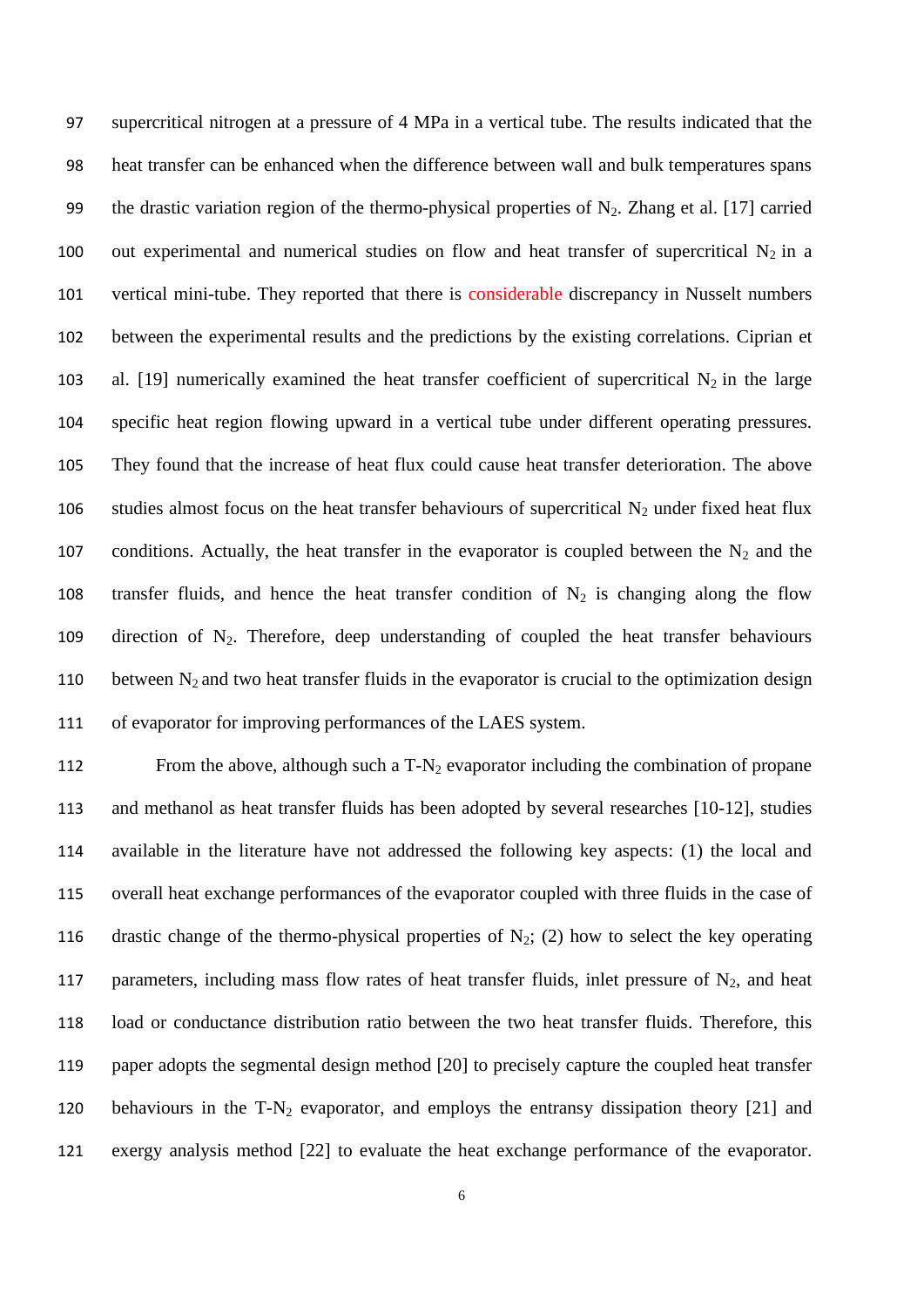The local performances of the evaporator as well as its overall performances are explored in detail from the respective viewpoints of design and check calculations. The effects of the key operating parameters on the entransy dissipation, exergy efficiency, and required heat conductance or affordable heat load of the evaporator are examined for optimization of these 126 parameters. This study can provide significant references for optimization of  $T-N_2$  evaporator to achieve high-efficiency cold storage in the LAES system.

128

#### 129 **2. Theoretical approach**

#### 130 *2.1. Segment design and main assumptions*

131 The critical point of  $N_2$  locates at (126.19 K, 3.4 MPa). Fig.1 shows variation of the 132 specific heat of  $N_2$  with temperature above critical pressures. It is evident that the specific 133 heat exhibits severe change near pseudo-critical point, which is beneficial to extracting more 134 cold energy, but makes the heat exchanger design more difficult than fixed properties. 135 According to the respective working temperature ranges of the selected two heat transfer 136 fluids, the evaporator is artificially divided into a low temperature section for propane and a 137 high temperature section for methanol. The two hot fluids are used to successively heat up the 138 cold fluid  $N_2$  [10-12]. Based on the segment design method as mentioned above, the 139 evaporator with counter-flow configuration is discretized into a sufficient number of serial 140 sub-heat exchangers (SHEs) as depicted in Fig. 2 [20, 23], where T denotes the temperature; 141  $\alpha$  indicates the local heat transfer rate; subscripts  $c$  and  $h$  denote the cold and hot fluids, 142 respectively; subscript *i* indicates the local position; subscripts *hl* and *hh* indicate the hot 143 fluids in the low and high temperature sections, respectively; subscripts  $i$  and  $o$  denote inlet 144 and outlet, respectively;  $N$  and  $M$  represent the numbers of SHEs in the whole evaporator and 145 the low temperature section, respectively. *M* can be calculated by  $M = \tau N$  for design 146 calculation or  $M = \varphi N$  for check calculation, where  $\tau$  and  $\varphi$  represent the ratios of heat load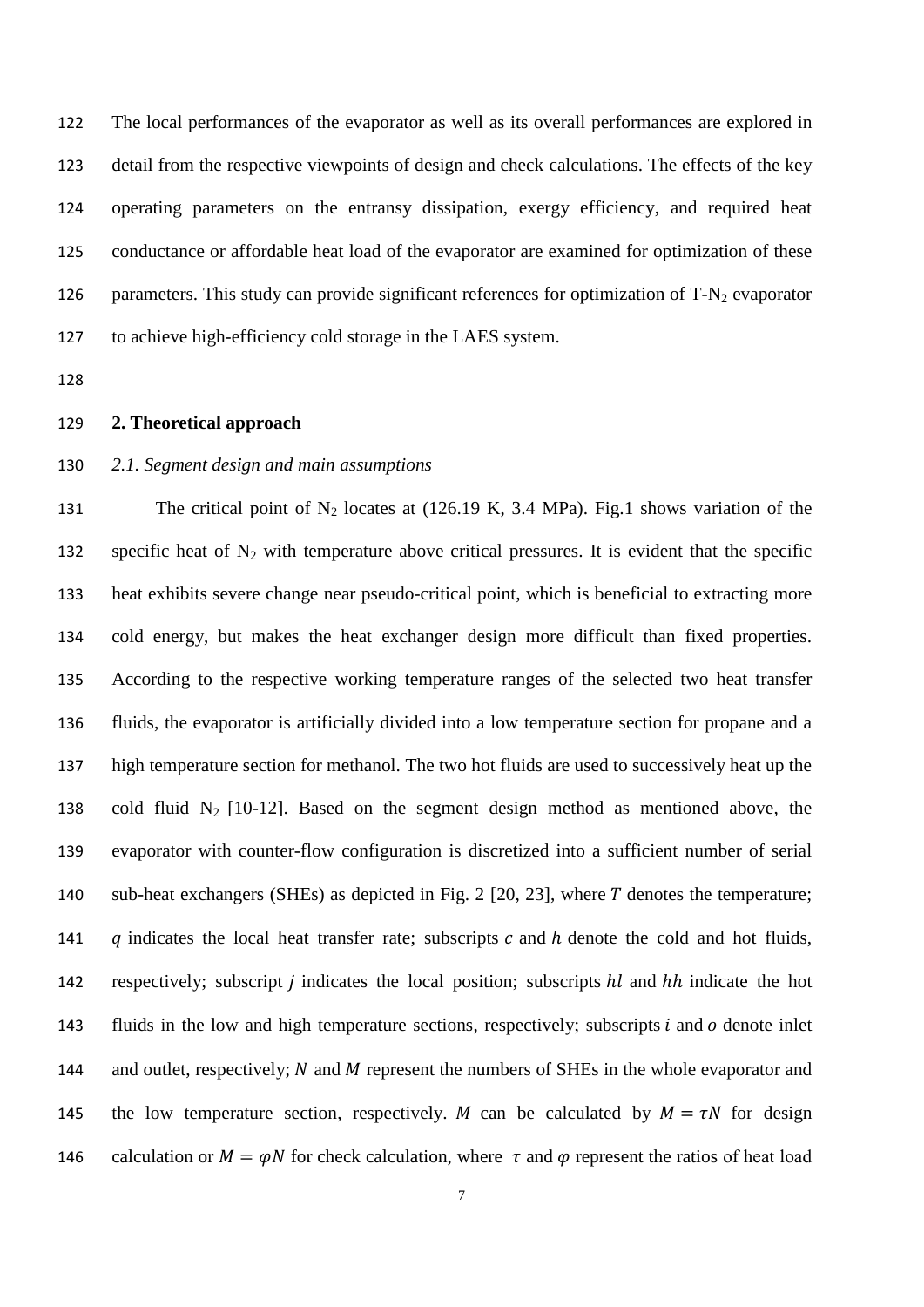and heat conductance in the low temperature section to those in the whole evaporator, respectively. An equality of temperature exists at the junction of each two SHEs for the cold and hot fluids, respectively.





151 Fig. 1. The specific heat of  $N_2$  dependent on temperature at pressures of 5 MPa, 7 MPa and 9 MPa. 

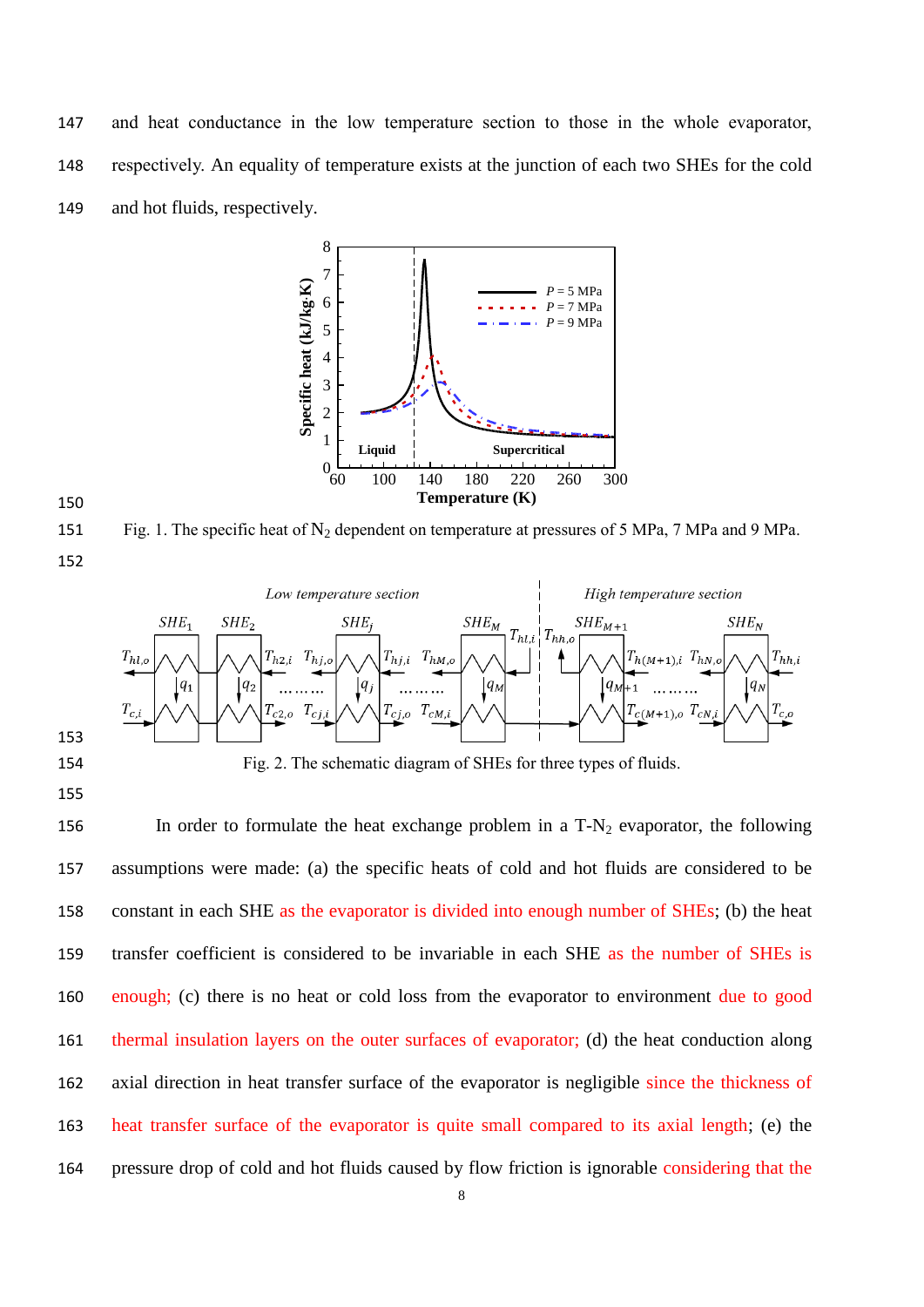pressure drop by flow friction is very small compared to the inlet pressure and has tiny influences on the thermo-physical properties of fluids; (f) for the sake of ensuring the continuity of heat exchange and avoiding heat exchange between the two hot fluids, it is assumed that the inlet temperature of the hot fluid in the low temperature section is equal to 169 the outlet temperature of the hot fluid in the high temperature section, i.e.  $T_{hl,i} = T_{hh,o}$ . This constraint condition can easily be achieved by reasonable design; (g) a safe temperature difference of 5 K, with respect to the freezing point or boiling point of each hot fluid, is specified to ensure that each hot fluid operates at the liquid state in the evaporator. The proposed safe temperature difference of 5 K is enough for avoiding freezing or boiling of hot fluids caused by occasional temperature fluctuation, and it is not too large to markedly narrow the optional range of mass flow rates of hot fluids. As a result of the assumptions (a-176 d), the effectiveness–number of heat transfer unit  $(\varepsilon - NTU)$  method is applicable for each SHE [23].

#### *2.2. Basic equations based on segment design method*

180 For the design calculation, the total heat load of evaporator denoted by  $Q_{tot}$  is fixed, 181 which can be determined by the given mass flow rate, inlet and outlet statuses of  $N_2$  as follows:

$$
Q_{tot} = m_c (h_{c,o} - h_{c,i}),
$$
 (1)

183 where  $m$  is the mass flow rate of fluid and  $h$  is the specific enthalpy. The specific enthalpies 184 are totally dependent on the given temperatures and pressures at the inlet and outlet of  $N_2$ .

 It is prescribed that the total heat load is evenly divided among the SHEs, and thus the 186 local heat transfer rate of each SHE can be calculated by  $q_i = Q_{tot}/N$ . According to the definition, the local effectiveness of each SHE can be written as [24]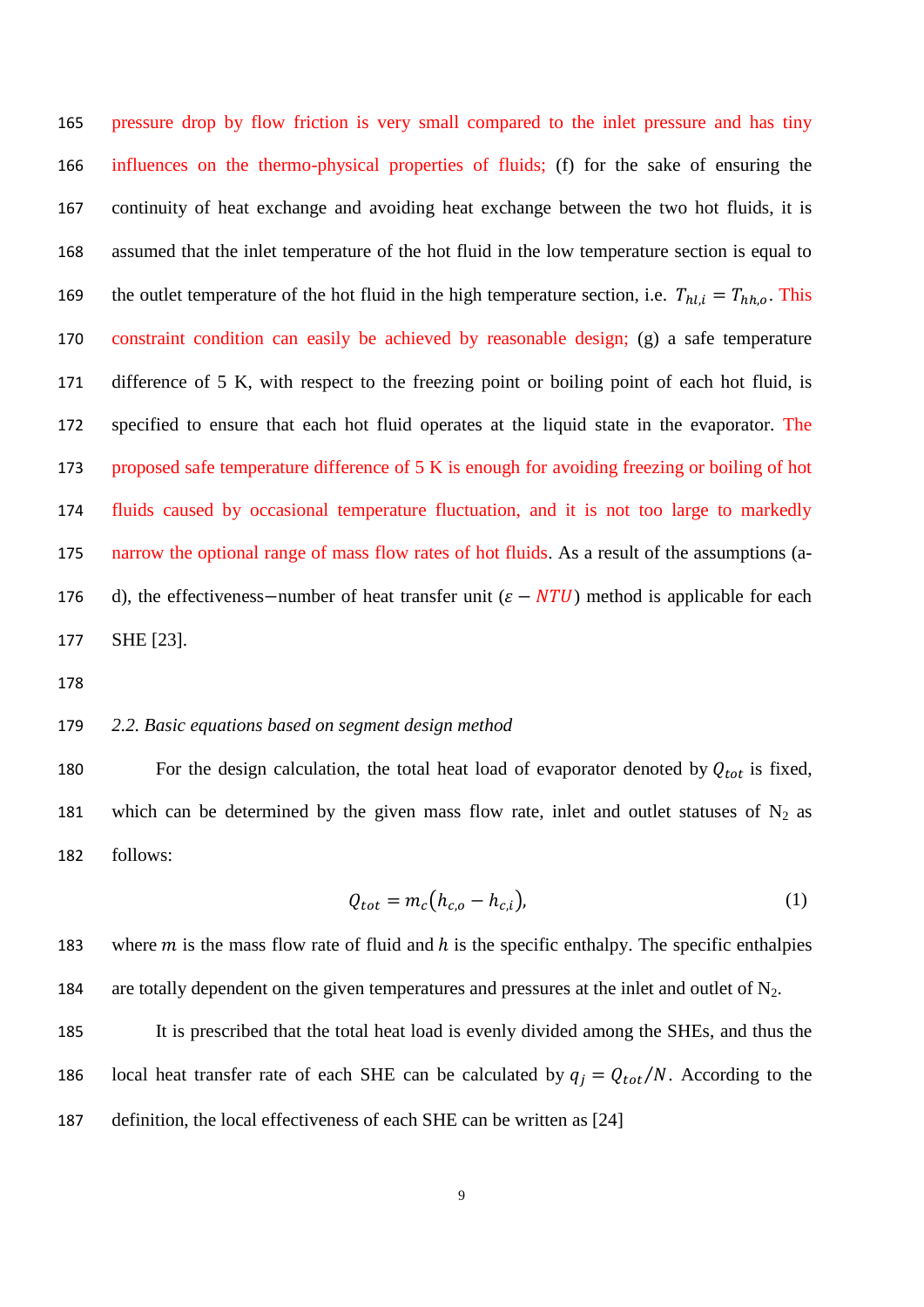$$
\varepsilon_j = \frac{q_j/\min(m_c c_{pj,c}, m_h c_{pj,h})}{(T_{hj,i} - T_{cj,i})},\tag{2}
$$

188 where  $c_p$  is the specific heat of fluids.  $mc_p$  as an important variable is referred to as heat 189 capacity flow rate of fluids, which can be obtained for the cold and hot fluids in each SHE as 190 follows [23]:

$$
m_c c_{pj,c} = \frac{q_j}{T_{cj,o} - T_{cj,i}}\tag{3}
$$

$$
m_h c_{p j,h} = \frac{q_j}{T_{h j,i} - T_{h j,o}}.
$$
\n(4)

 In view of the one-to-one correspondence between the temperature and specific enthalpy at a fixed pressure, the unknown end temperature of each SHE can be obtained through the energy balance in each SHE. The energy balance in each SHE can be expressed 194 as

$$
m_c(h_{cj,o} - h_{cj,i}) = m_h(h_{hj,i} - h_{cj,o}) = q_j.
$$
\n(5)

195 Based on the  $\varepsilon - NTU$  method, the local number of heat transfer unit for each counter-196 flow SHE can be written as [24]

$$
NTU_j = \frac{\ln((1 - \varepsilon_j)/(1 - R_{cj}\varepsilon_j))}{R_{cj} - 1},
$$
\n(6)

197 where  $R_{ci}$  is defined as

$$
R_{cj} = \frac{\min(m_c c_{pj,c}, m_h c_{pj,h})}{\max(m_c c_{pj,c}, m_h c_{pj,h})}.
$$
\n
$$
(7)
$$

198 For each SHE, the required local heat conductance can be expressed as [24]

$$
HA_j = NTU_j \min\left(m_c c_{pj,c}, m_h c_{pj,h}\right). \tag{8}
$$

199 Summing the local heat conductance yields the required total heat conductance in the 200 evaporator: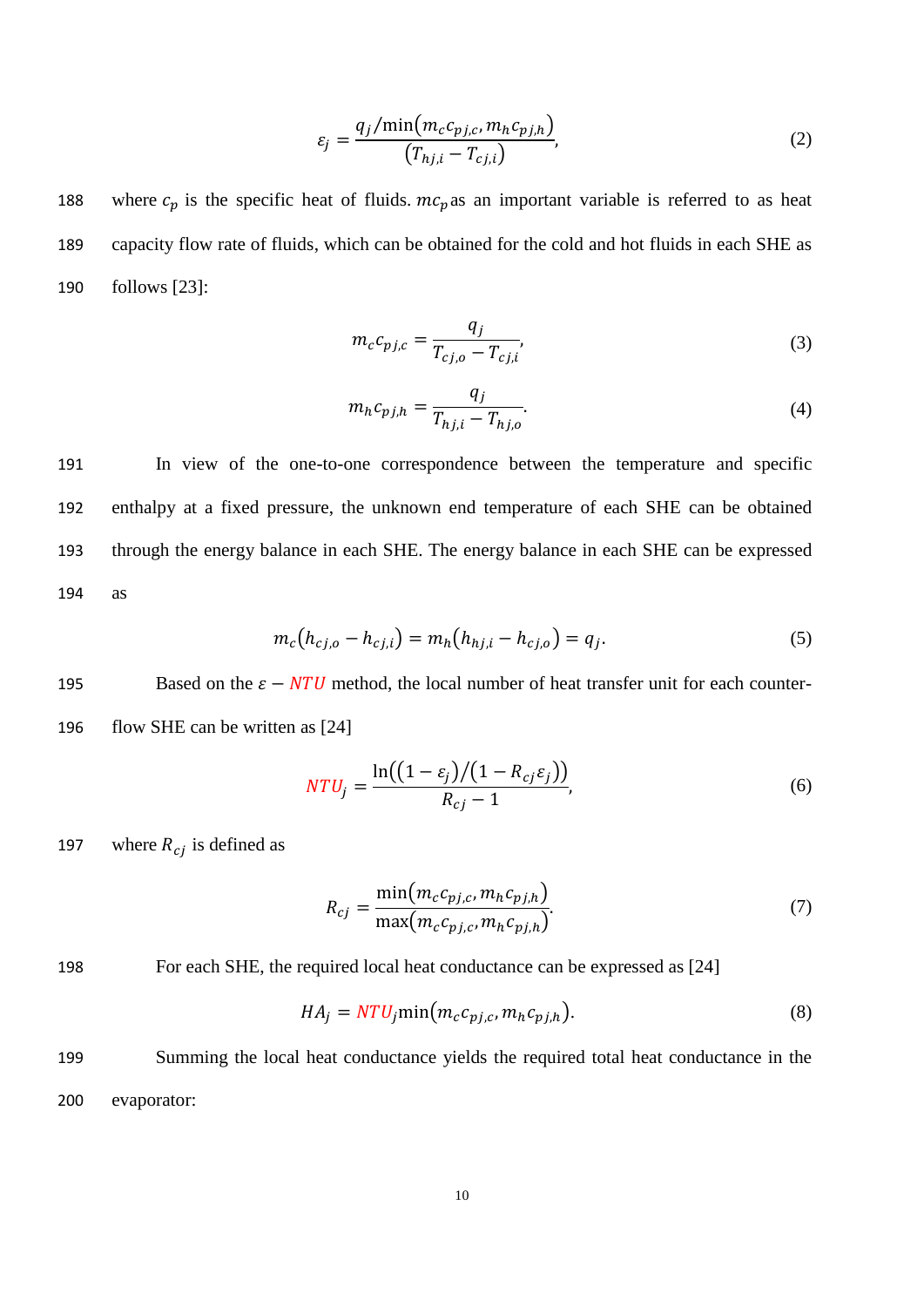$$
HA = \sum_{1}^{N} HA_j.
$$
 (9)

201 For the check calculation, the total heat conductance is fixed and each SHE has the 202 same local heat conductance. In this circumstance, the local number of heat transfer unit in 203 each SHE can be obtained by

$$
Ntu_j = \frac{HA_j}{\min(m_c c_{pj,c}, m_h c_{pj,h})}.
$$
\n(10)

204 The local effectiveness in each SHE can be expressed as

$$
\varepsilon_j = \frac{1 - \exp(NTU_j(R_{cj} - 1))}{1 - R_{cj} \exp(NTU_j(R_{cj} - 1))}.
$$
\n(11)

#### 205 The affordable local heat load of each SHE can be calculated by

$$
q_j = \varepsilon_j \min \big( m_c c_{pj,c}, m_h c_{pj,h} \big) \big( T_{hj,i} - T_{cj,i} \big). \tag{12}
$$

206 The affordable total heat load of the evaporator can be obtained by summing the local 207 heat load. According to the  $\varepsilon - NTU$  method, the unknown end temperatures of cold and hot 208 fluids in each SHE can be obtained by iteration based on the energy balance in Eq. (5).

 The entransy dissipation introduced by Guo et al. [21, 25] can be used to reflect the irreversibility of a heat transfer process. The entransy dissipation has been successfully employed to evaluate or optimize heat transfer performance in some recent studies [26-29]. Based on the assumption (c), the local entransy dissipation in each SHE can be expressed as 213 [30-32]

$$
\dot{E}_{dis,j} = \frac{1}{2} \left( m_h c_{pj,h} T_{hj,i}^2 - m_h c_{pj,h} T_{hj,o}^2 \right) + \frac{1}{2} \left( m_c c_{pj,c} T_{cj,i}^2 - m_c c_{pj,c} T_{cj,o}^2 \right).
$$
(13)

214 The total entransy dissipation in the evaporator can be written as

$$
\dot{E}_{dis} = \sum_{1}^{N} \dot{E}_{dis,j}.
$$
\n(14)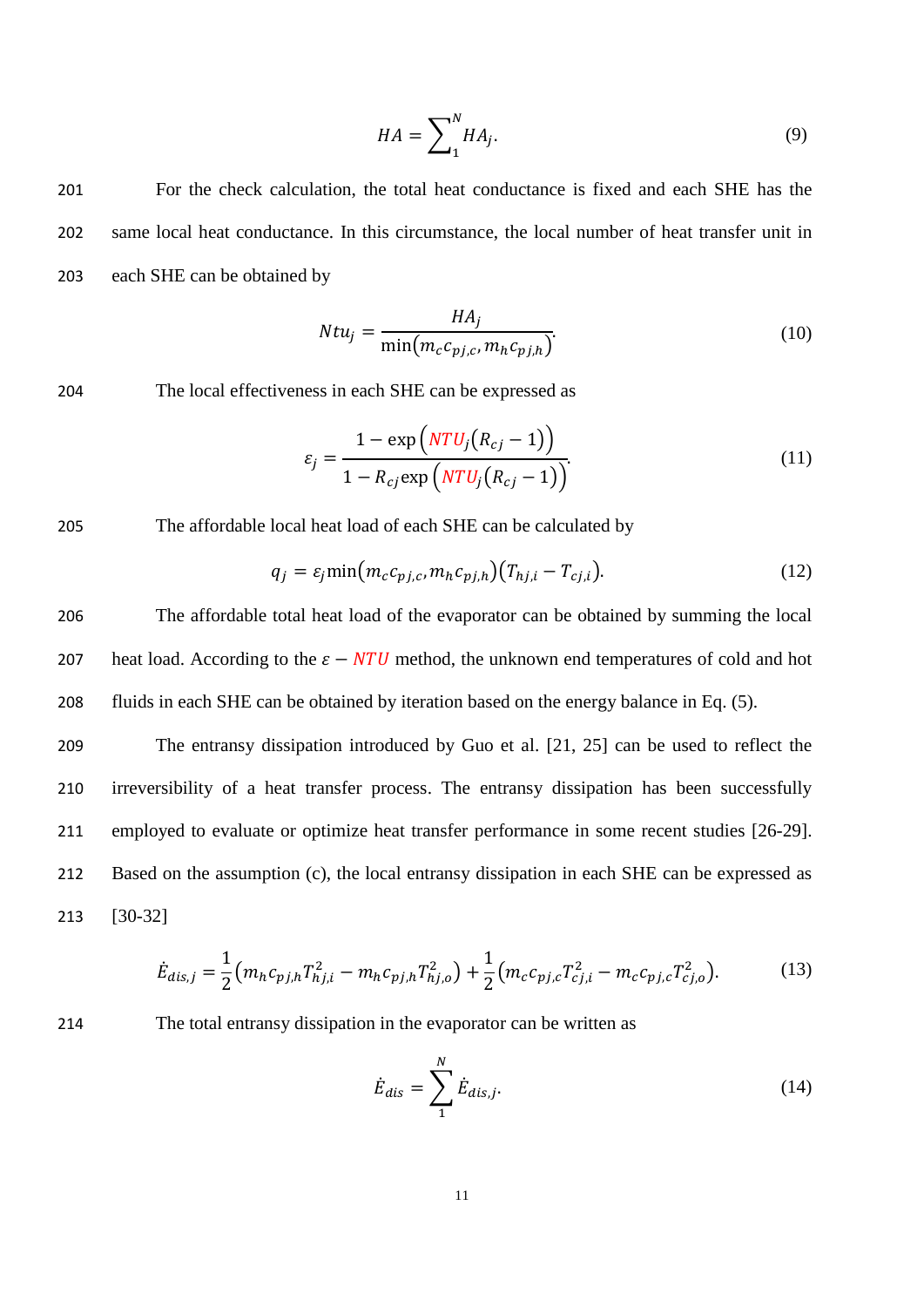Exergy efficiency is another important indicator to the performance of heat exchanger, which reveals the quality of the usable energy transfer [33-35]. Since the working temperature of fluids in the evaporator is below the environmental temperature (assumed to be 293 K), cold exergy is transferred from the cold fluid to the two hot fluids. The total exergy efficiency of the evaporator is defined as

$$
\eta_{EX} = \frac{EX_{hl,o} - EX_{hl,i} + EX_{hh,o} - EX_{hh,i}}{EX_{c,i} - EX_{c,o}}.
$$
\n(15)

220 The term  $EX$  represents the flow exergy of each fluid at the respective inlet or outlet 221 in the evaporator, which can be calculated as follows [36, 37]:

$$
EX = m[(h - h_0) - T_0(s - s_0)],
$$
\n(16)

222 where  $\delta$  is the specific entropy of fluid and the subscript 0 denotes the environmental 223 conditions.

224 By substituting Eq. 
$$
(16)
$$
 into Eq.  $(15)$ , the exergy efficiency can be expressed as

 $\eta_{EX}$ 

$$
=\frac{m_{hl}[(h_{hl,o}-h_{hl,i})-T_0(s_{hl,o}-s_{hl,i})+m_{hh}[(h_{hh,o}-h_{hh,i})-T_0(s_{hh,o}-s_{hh,i})]}{m_c[(h_{c,i}-h_{c,o})-T_0(s_{c,i}-s_{c,o})]}.
$$
\n<sup>(17)</sup>

225 which combined with the heat balance relation  $m_{hl}(h_{hl,i} - h_{hl,o}) + m_{hh}(h_{hh,i} - h_{hh,o}) =$ 226  $Q_{tot}$  and Eq. (1) yields

$$
\eta_{EX} = \frac{T_0[m_{hl}(s_{hl,i} - s_{hl,o}) + m_{hh}(s_{hh,i} - s_{hh,o})] - Q_{tot}}{T_0 m_c(s_{c,o} - s_{c,i}) - Q_{tot}}.
$$
\n(18)

227

#### 228 *2.3. Design parameters and calculation procedures*

 The initial given parameters for both design and check calculations are listed in Table 1. The liquid air is generally stored in a tank at a temperature of about 80 K. When the liquid air is pressurized by a cryogenic pump for flowing into the evaporator to release cold energy, its temperature is generally increased to about 83 K [9, 10]. Thus, the inlet temperature of cold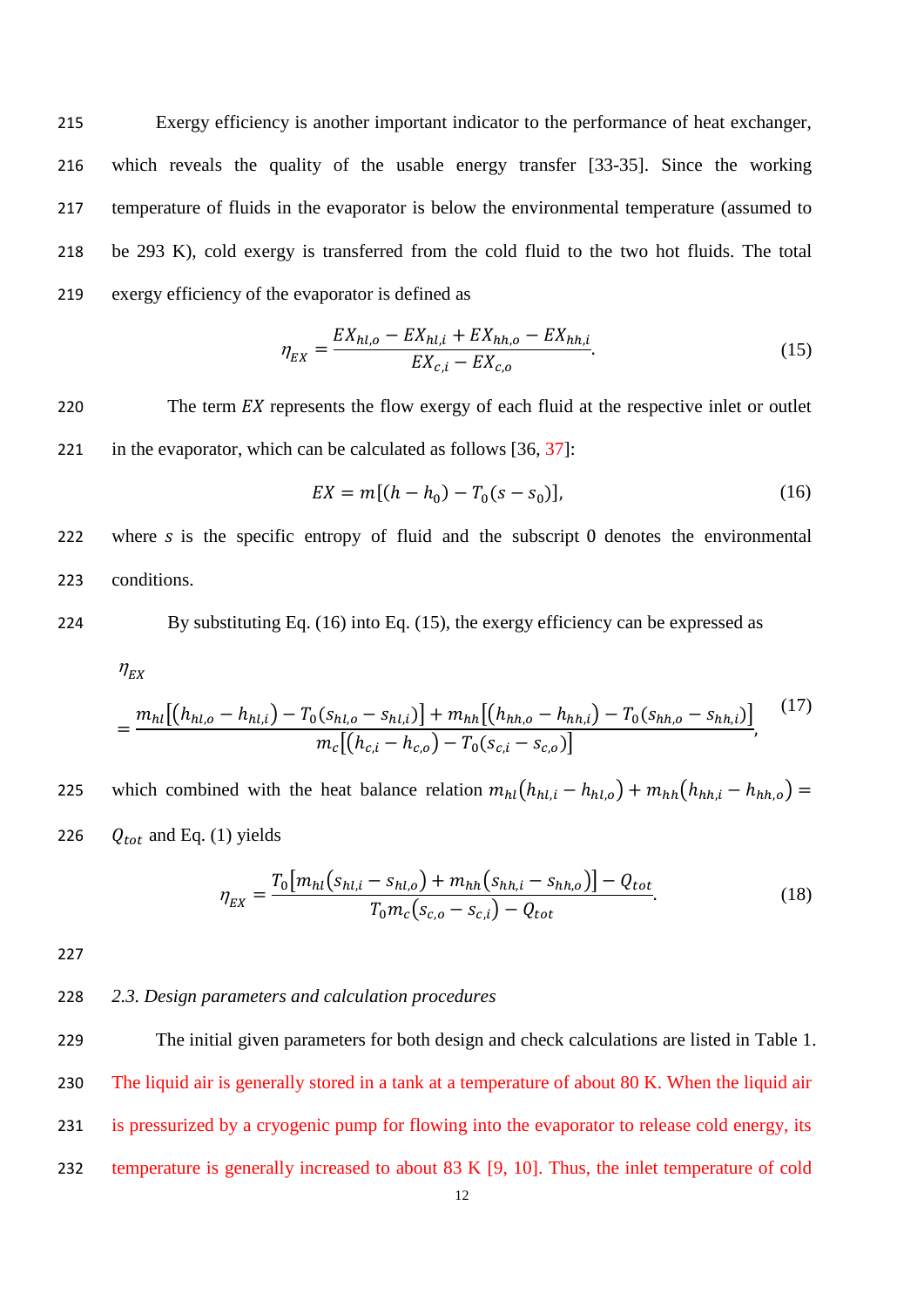fluid is set to 83 K. The inlet pressure of cold fluid is set to 5 MPa, 7 MPa and 9 MPa to explore its effects on heat exchange performance of the evaporator. The inlet pressures of hot fluids are set to atmospheric pressure, i.e. 0.1 MPa. As mentioned in Section 2.1, propane and 236 methanol are selected as hot fluids to successively heat up the cold fluid  $N_2$ . The temperature-237 dependent specific enthalpies and entropies of  $N_2$ , propane and methanol at prescribed pressures were extracted from NIST standard database [38]. The temperature-dependent specific enthalpies are also depicted in Fig. 3. Based on the assumption (e), it is confirmed that these isobaric specific enthalpies can be used to support the calculations for the whole 241 evaporator at a specified inlet pressure. Fig. 3(a) shows that the specific enthalpy of  $N_2$  at a fixed pressure varies nonlinearly with the temperature. According to the freezing points and boiling points of the hot fluids at the pressure of 0.1 MPa as shown in Fig. 3(b) combined with the assumption (g), it can be deduced that the operating temperature of propane and methanol should be maintained between 90.5 K and 225.7 K and between 180.6 K and 332.3 K, respectively. In light of the assumption (f), it can be further obtained that the inlet temperature of propane or the outlet temperature of methanol should be maintained between 248 180.6 K and 225.7 K for reliable operation, as shown in Fig. 3(b).

- 249
- 

250 Table 1 The initial given data for design and check calculation.

| Parameters                                     | Values for design<br>calculation | Values for check<br>calculation |
|------------------------------------------------|----------------------------------|---------------------------------|
| Inlet pressure of cold fluid, $P_c$ (MPa)      | 5, 7, 9                          | 5, 7, 9                         |
| Inlet temperature of cold fluid, $T_{c,i}$ (K) | 83                               | 83                              |
| Outlet temperature of hot fluid, $T_{c,o}$ (K) | 283                              |                                 |
| Heat conductance, HA (MW/K)                    |                                  | 4                               |
| Mass flow rate of cold fluid, $m_c$ (kg/s)     | 100                              | 100                             |
| Inlet pressure of hot fluids, $P_h$ (MPa)      | 0.1                              | 0.1                             |
| Inlet temperature of hot fluid at high         | 288                              | 288                             |
| temperature section, $T_{hh,i}$ (K)            |                                  |                                 |
| Outlet temperature of hot fluid at low         | 93                               | 93                              |
| temperature section, $T_{hl,o}$ (K)            |                                  |                                 |
| Number of SHEs, $N$                            | 80                               | 80                              |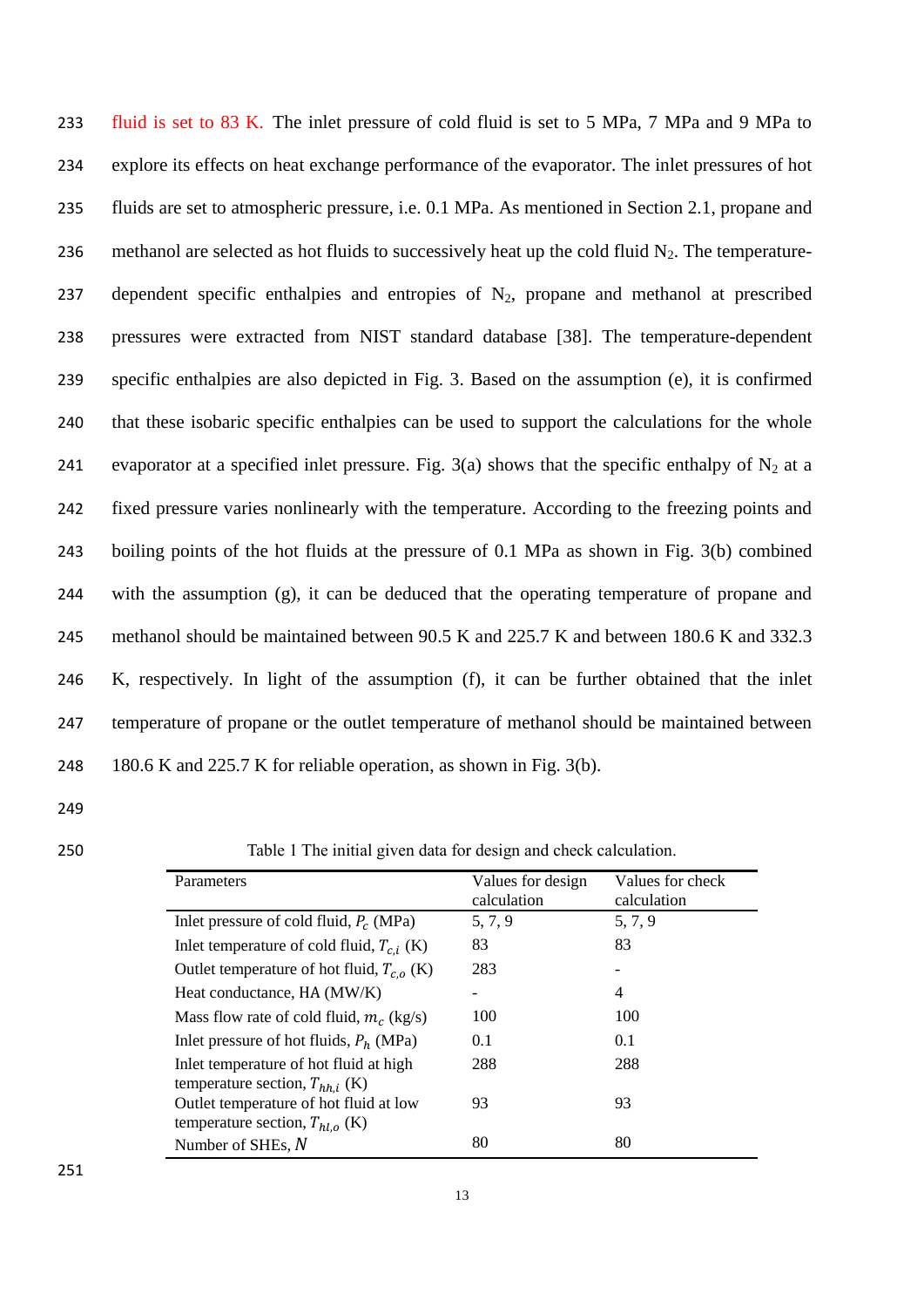

254 Fig. 3. The temperature-dependent specific enthalpies at specified pressures: (a)  $N_2$  at  $P_c = 5 \text{ MPa}$ ,  $P_c = 7$ 255 MPa, and  $P_c = 9$  MPa; and (b) propane and methanol at  $P_h = 0.1$  MPa.

 Fig. 4(a) illustrates the calculation procedures for design calculation, which includes the 258 input and output parameters. The input parameters,  $m_{hh}$  and  $\tau$ , are not the initial design parameters and thus not specified in Table 1. They are variable and need to be given and 260 adjusted to reveal their effects on heat exchange performance. The critical parameter  $m_{hl}$  is initially supposed to start the iterations. Subsequently, the local parameters are successively calculated for each SHE starting from the outlet of cold fluid, except for the first SHE. The  $m_{hl}$  is then refreshed based on the first SHE using Eq. (5) for the next iteration until 264 satisfying convergence criterion. In the new iterations after the  $m_{hl}$  is refreshed, the calculations of local parameters for the high temperature section can be skipped. After the calculation convergence is achieved, some local or holistic parameters can be easily obtained, including mass flow rate and inlet temperature of hot fluid in the low temperature section, effectiveness, entransy dissipation and required heat conductance.

269 Fig. 4(b) depicts the calculation procedures for check calculation, which involves one 270 more iteration loop compared to the procedures for design calculation. Similarly, the input 271 parameters,  $m_{hl}$  and  $\varphi$ , are variable and need to be given and adjusted to reveal their effects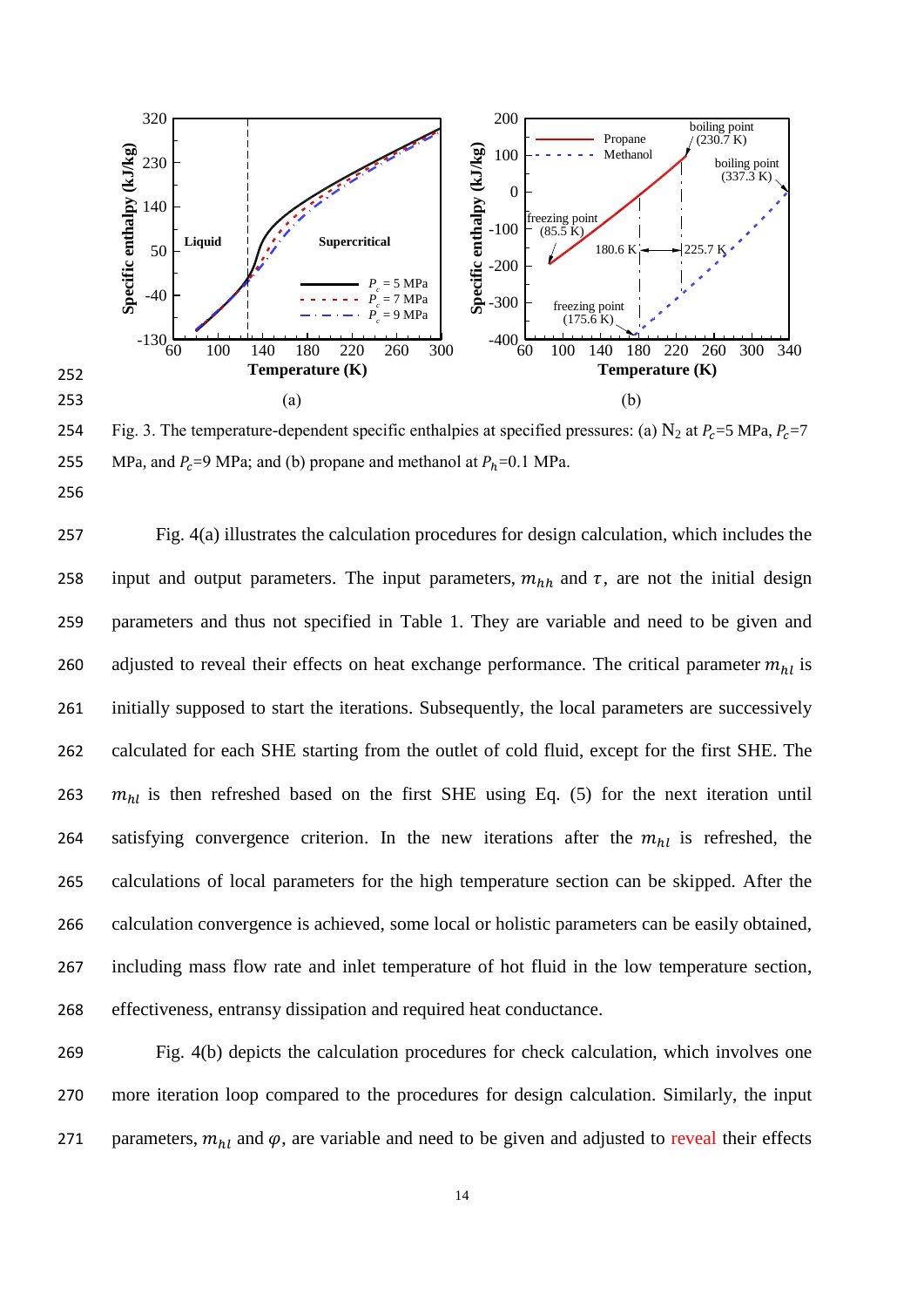272 on heat exchange performance. In the iteration loop of inner layer, the supposed parameter  $q_i$  for each SHE is repeatedly refreshed until convergence. In the iteration loop of middle layer, the calculation of local parameters for each SHE, except for the last SHE, starts from the inlet of cold fluid, since the outlet temperature of cold fluid is unknown. In the iteration loop of 276 outer layer, the supposed parameter  $m_{hh}$  is repeatedly refreshed based on the last SHE until 277 convergence. Similarly, in the new iterations after the  $m_{hh}$  is refreshed, the calculations of local parameters for the low temperature section can be skipped. After the calculation convergence is achieved, some local or holistic parameters can be easily obtained, including mass flow rate of hot fluid in the high temperature section, inlet temperature of hot fluid in the low temperature section, effectiveness, entransy dissipation and affordable heat load.

282 For simulating the heat exchange characteristics of the  $T-N_2$  evaporator, two sets of programs were developed in the MATLAB software based on the above calculation procedures for the design and check calculations, respectively.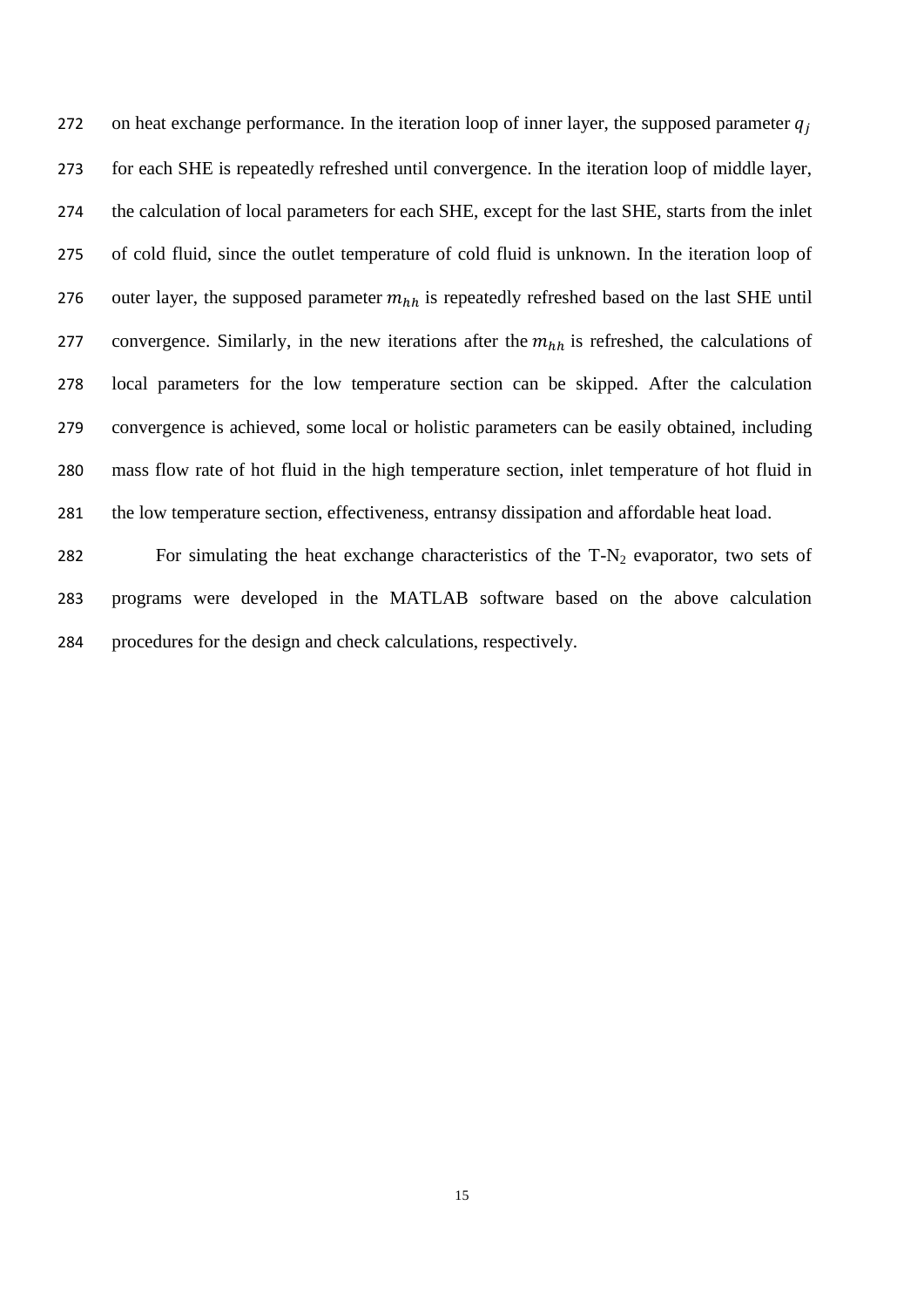

287 Fig. 4 Calculation procedures for (a) design calculation (b) check calculation.

### 289 *2.4. Segment independent study*

290 The number of SHEs  $(N = 80)$  as listed in Table 1 is determined by segment independent test. Four different numbers of SHEs, 20, 40, 80 and 160, were used to obtain a segment independent solution. For the segment independent test of design calculation, the heat load ratio of low temperature section was set to 65% and the mass flow of methanol was set to 60 kg/s. The predicted total entransy dissipation and total heat conductance for design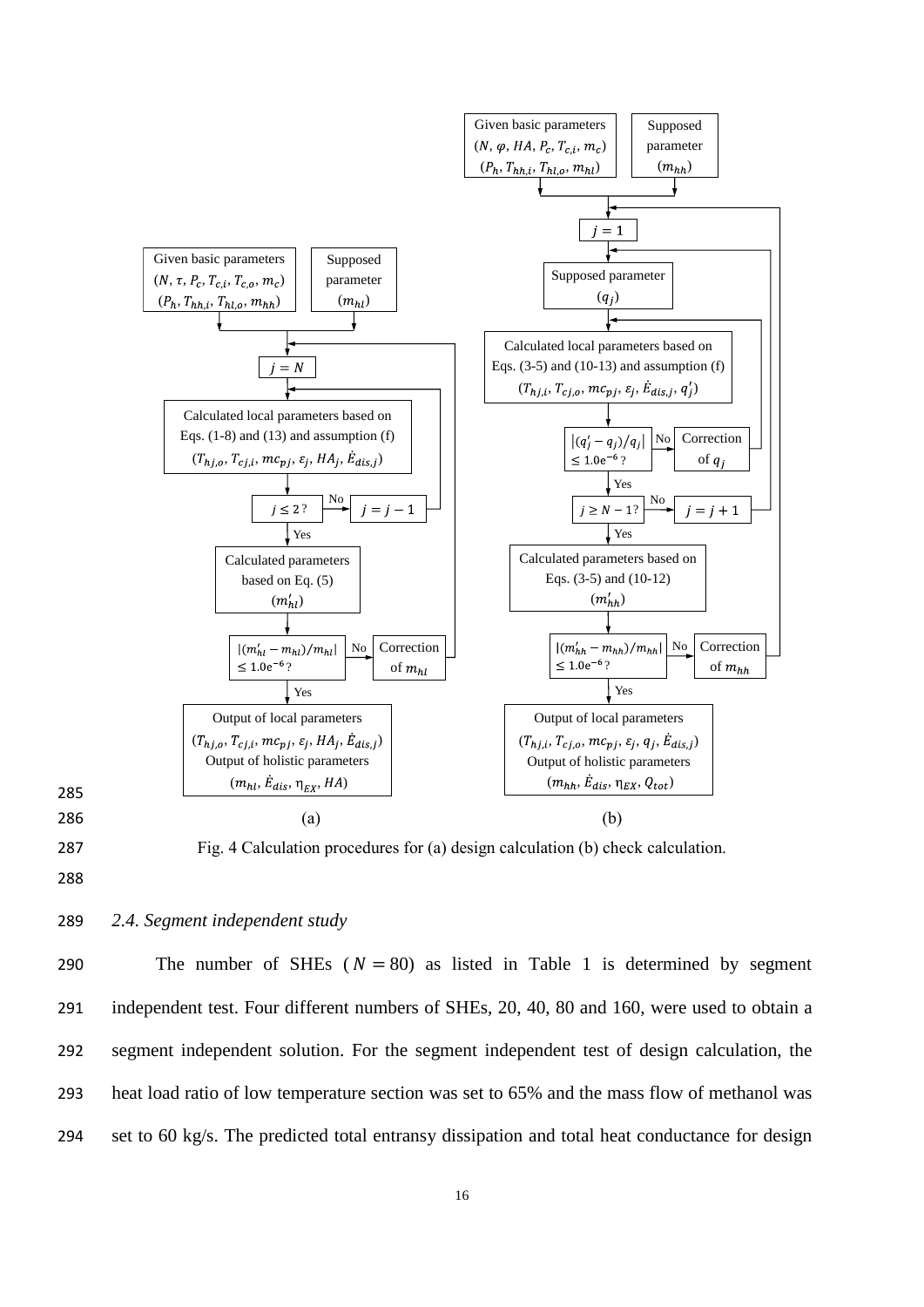| 295 | calculation with the four segment settings are shown in Table 2. Similarly, for the segment                |
|-----|------------------------------------------------------------------------------------------------------------|
| 296 | independent test of check calculation, the heat conductance ratio of low temperature section               |
| 297 | was set to 65% and the mass flow of propane was set to 120 kg/s. The predicted total                       |
| 298 | entransy dissipation and mass flow of methanol for check calculation with the four segment                 |
| 299 | settings are shown in Table 2. The relative difference between values predicted with two                   |
| 300 | adjacent segment settings is denoted by $D_{\rm re}$ , which is also listed in Table 2. From the table, it |
| 301 | is obvious that all the relative differences of the selected four parameters are less than 0.05%           |
| 302 | between the segment settings of $N = 80$ and $N = 160$ . Therefore, the segment setting of                 |
| 303 | $N = 80$ is selected for both design and check calculations to complete the numerical                      |
| 304 | predictions in the following section.                                                                      |

- 
- 

Table 2 Segment independent results for design and check calculations.

| N   | Design calculation     |                          |          | Check calculation |                        |                   |                 |                          |
|-----|------------------------|--------------------------|----------|-------------------|------------------------|-------------------|-----------------|--------------------------|
|     | $\dot{E}_{dis}$ (MW·K) | $D_{r\rho}(\%)$          | HA(MW/K) | $D_{re}(\%)$      | $\dot{E}_{dis}$ (MW·K) | $D_{re}(\%)$      | $m_{hh}$ (kg/s) | $D_{re}(\%)$             |
| 20  | 384.53                 | $\overline{\phantom{0}}$ | 4.2923   | $\overline{a}$    | 428.46                 | $\qquad \qquad -$ | 55.5819         | $\overline{\phantom{0}}$ |
| 40  | 385.64                 | 0.29                     | 4.2947   | 0.06              | 431.07                 | 0.61              | 55.4567         | 0.23                     |
| 80  | 385.92                 | 0.07                     | 4.2953   | 0.01              | 431.79                 | 0.17              | 55.4218         | 0.06                     |
| 160 | 385.98                 | 0.02                     | 4.2955   | 0.00              | 431.97                 | 0.04              | 55.4119         | 0.02                     |

#### **3. Results and discussions**

*3.1. Design calculation*

 As listed in Table 1, the inlet and outlet temperatures of cold fluid as well as its mass flow rate are fixed, and thus the total heat load and local heat transfer rate are fixed. The inlet temperature of hot fluid at the high temperature section and outlet temperature of hot fluid at the low temperature section are also fixed to determine the mass flow rate of propane, under the selected mass flow rate of methanol and the selected heat load ratio of low temperature section based on the assumption (f). The heat load ratio of low temperature section was set to 65% as an illustration. The quantitive relations of the mass flow rates of the two hot fluids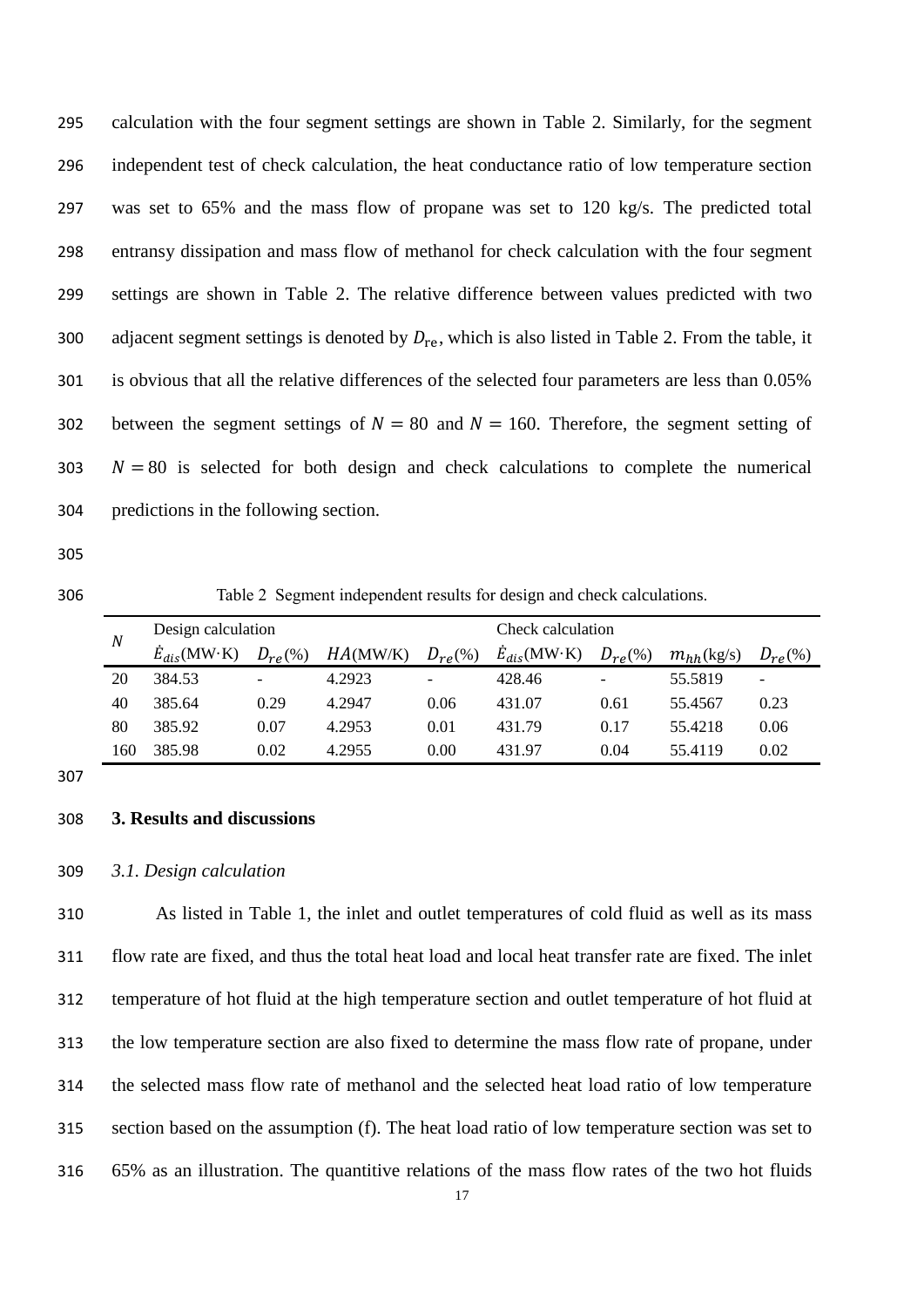under different pressures of cold fluid are shown in Fig. 5(a). The mass flow rate of propane decreases with the increase in that of methanol. Since the corresponding relation is unique at 319 a specified pressure of cold fluid, only the mass flow rate of methanol  $m_{hh}$  is referred to in the following for convenience. Fig. 5(b) illustrates the relations of temperature with the local heat transfer rate accumulation under different mass flow rates of hot fluids. The temperature shows twisty variation along the flow direction of cold fluid in spite of same local heat 323 transfer rate existing in each SHE, which is attributed to the varying specific heat of  $N_2$ . With 324 the decrease in  $m_{hh}$ , the pinch point in the low temperature section gradually moves from the inlet of cold fluid to the interior for the whole evaporator and the temperature difference at the pinch point also gradually decreases as indicated in Fig. 5(b). This implies that the violently varying properties of fluids easily result in the temperature cross or violating the pinch constrains, which makes the evaporator invalid. The calculation indicates that when  $m_{hh} \leq 55$  kg/s the temperature cross will occur. Therefore, it is of vital importance to 330 carefully tailor the relevant parameters in the design of  $T-N_2$  heat exchanger. In addition, Fig. 5 (b) indicates that the required inlet temperature of hot fluid in the low temperature section 332 descends with the decreases in  $m_{hh}$ .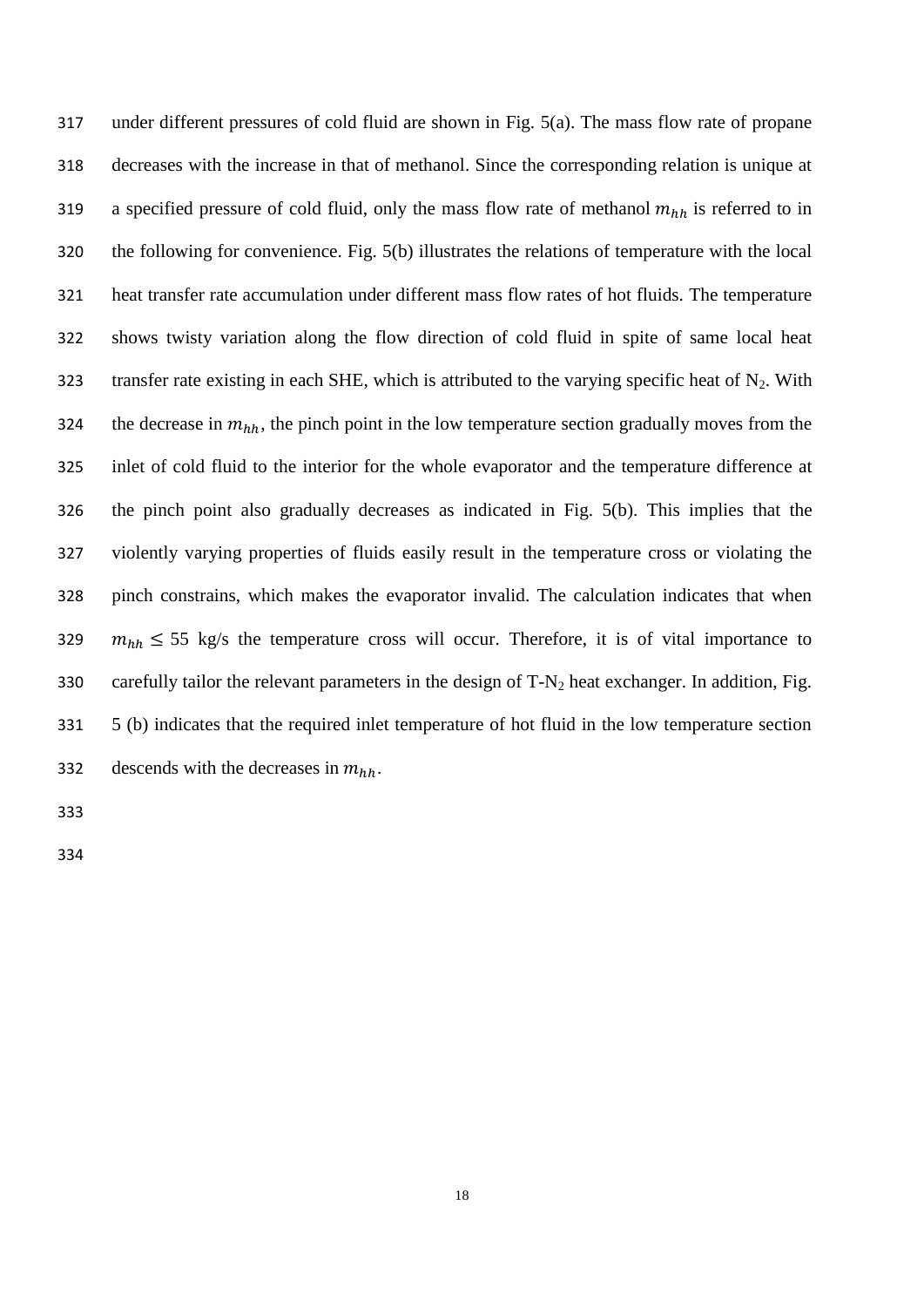

337 Fig. 5. The relations of (a) mass flow rates of the two hot fluids under different pressures of cold fluid 338 at  $\tau = 65\%$ , and (b) temperature with local heat transfer rate accumulation in SHEs at  $P_c = 7$  MPa and  $\tau$  $339 = 65\%$ .

 Fig. 6(a) shows the relations of local heat capacity flow rate with the local heat transfer rate accumulation under different mass flow rates of hot fluids. Along the flow direction of cold fluid, the heat capacity flow rate of cold fluid first increases and then decrease while the heat capacity flow rates of hot fluids gradually increase in both the two sections. The inflection point of changing trend for the heat capacity flow rate of cold fluid exists at the low temperature section. The changing range of heat capacity flow rate of cold fluid is much larger than those of hot fluids. The discrepancy of the heat capacity flow rates between hot 348 fluids in the two sections decreases with the increase in  $m_{hh}$ . The variation curves of the heat capacity flow rates of cold and hot fluids intersect with each other at some locations, and the 350 number of intersection points reduces from 3 to 1 when  $m_{hh}$  increases from 58 kg/s to 78 kg/s. The local heat capacity rate ratio is defined as

$$
R_{cj,hc} = \frac{m_h c_{pj,h}}{m_c c_{pj,c}}.\tag{19}
$$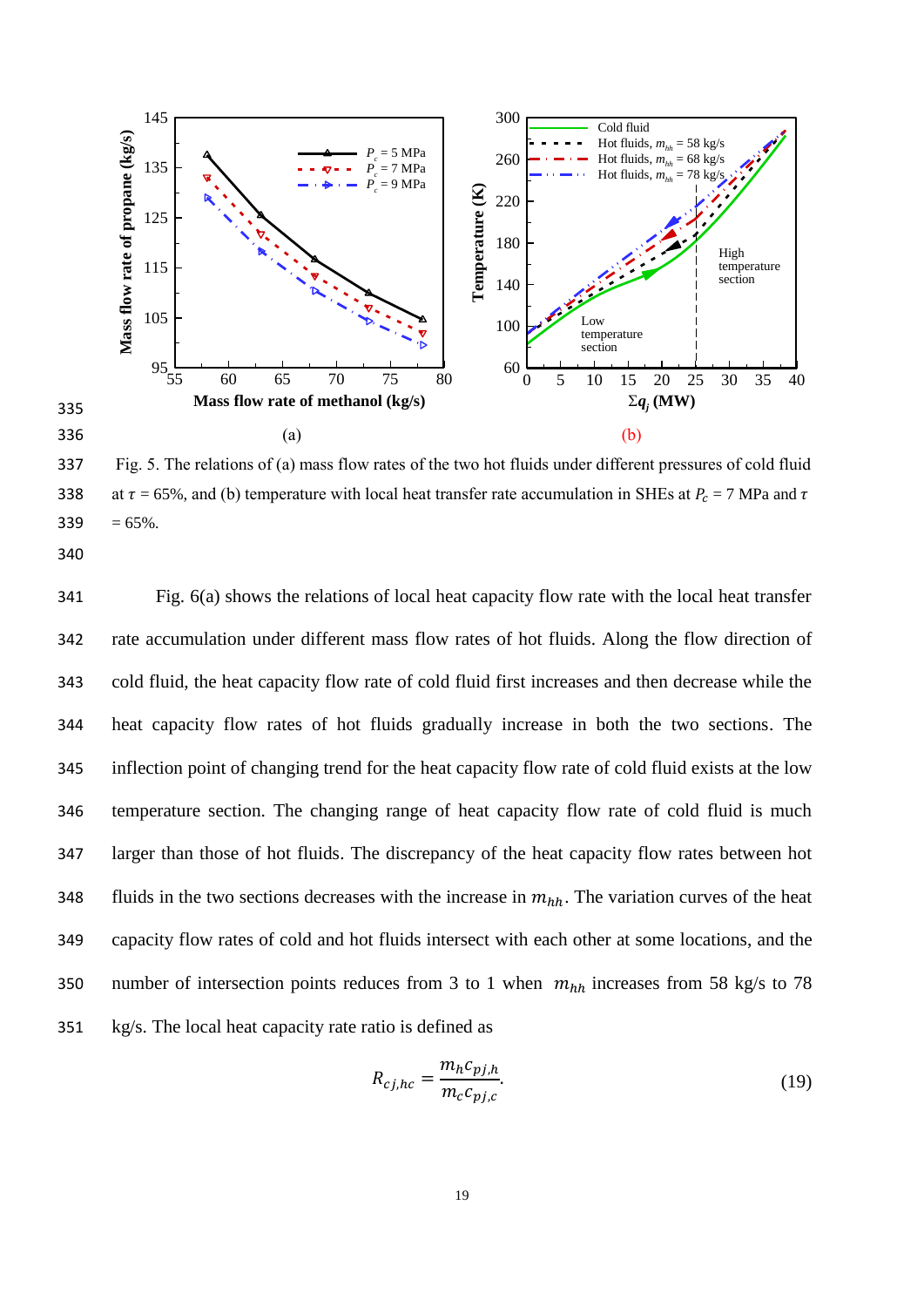Obviously, the local heat capacity rate ratio equals one at these intersection points as shown in Fig. 6(a). The respective average heat capacity flow rates of cold and hot fluids in the two temperature sections are summarized in Fig. 6(b) in the form of column. It can be found that the average heat capacity flow rates of hot fluids in both the two sections are closer to those 356 of cold fluid as  $\dot{m}_{hh}$  decreases. The more the number of intersection points is, the closer the average heat capacity flow rates of the hot fluids are to that of cold fluid. The relationship between the local heat capacity flow rates of hot and cold fluids is closely related to the local performance, while the relationship between the average heat capacity flow rates is closely related to the total performance.



 Fig. 6. (a) The variation of local heat capacity flow rate with local heat transfer rate accumulation in 365 SHEs and (b) average heat capacity flow rate for cold and hot fluids at  $P_c = 7$  MPa and  $\tau = 65\%$ . The intersection points are marked with dots and numbers.

 The variations of local logarithmic mean temperature difference and local heat conductance in the SHEs along the flow direction of cold fluid are elucidated in Fig. 7. The local logarithmic mean temperature difference for each counter-flow SHE is defined as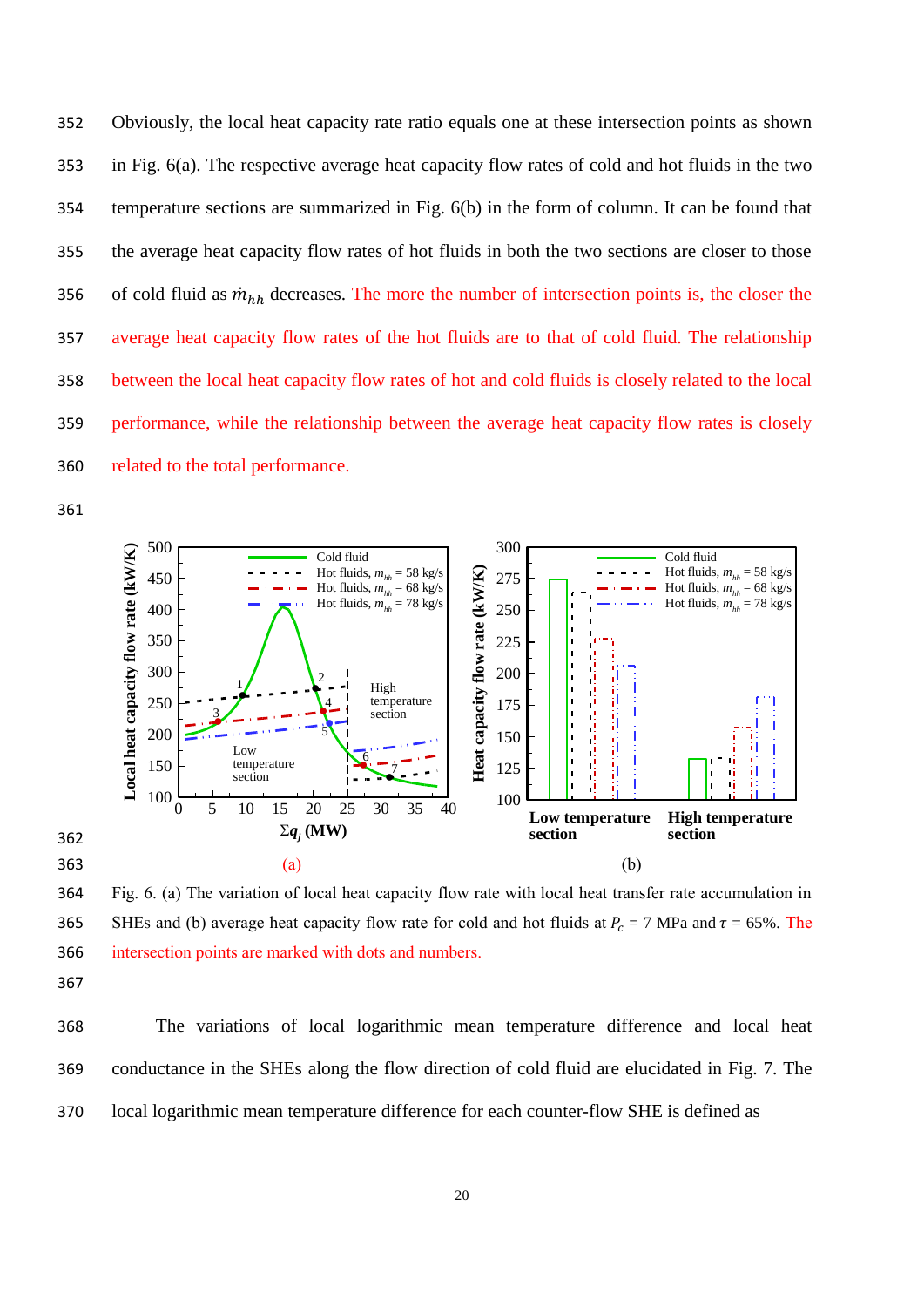$$
\Delta T_m = \frac{(T_{hj,o} - T_{cj,i}) - (T_{hj,i} - T_{cj,o})}{\ln((T_{hj,o} - T_{cj,i})/(T_{hj,i} - T_{cj,o}))}.
$$
\n(20)

 Due to the fixed local heat transfer rate in each SHE, the local mean temperature difference shows varying trends opposite to local heat conductance as shown in Fig. 7. The local mean temperature difference and local heat conductance non-monotonically along the flow 374 direction of cold fluid in both the two temperature sections in the cases of smaller  $m_{hh}$ . The position of the minimum local mean temperature difference or the required maximum local heat conductance in the low temperature section moves toward the flow direction of cold 377 fluid as  $m_{hh}$  decreases. With the decrease in  $m_{hh}$ , the local mean temperature difference in each SHE generally decreases, and accordingly the local heat conductance required by each SHE increases in both the two temperature sections, whilst the heat conductance required by the whole low temperature section exhibits larger increment than that required by the whole high temperature section.

382



385 Fig. 7. The variations of (a) local logarithmic mean temperature difference and (b) local heat 386 conductance with heat transfer rate accumulation in SHEs at  $P_c = 7$  MPa and  $\tau = 65\%$ .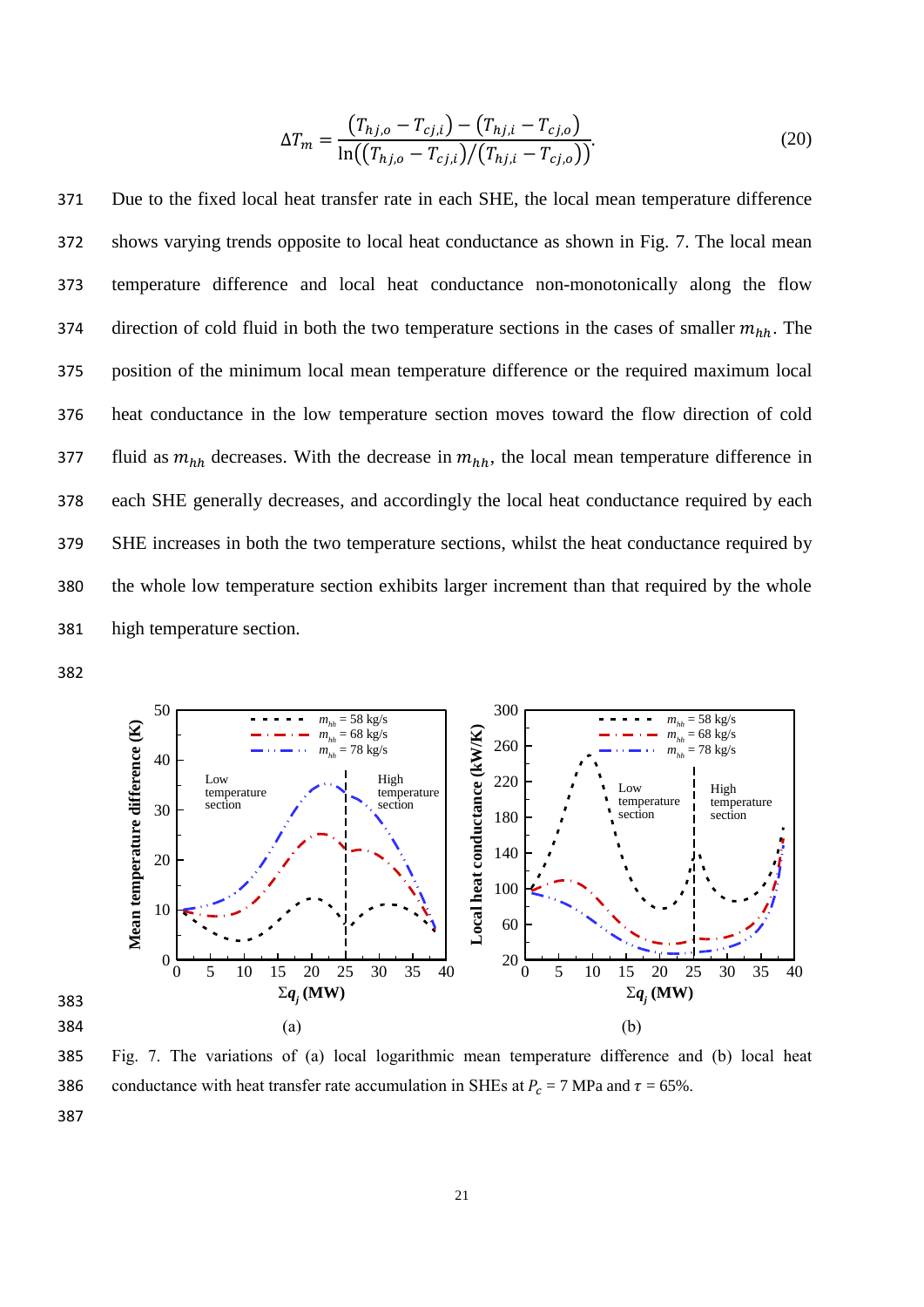Fig. 8 depicts the local effectiveness and local entransy dissipation in SHEs along the flow direction of cold fluid under different mass flow rates of hot fluids. According to the 390 variations of the two local parameters, it can be found that the fall of  $m_{hh}$  generally improves the performance of each SHE under the same other conditions. The performance gap between different mass flow rates of hot fluids in the high temperature section decreases along the flow direction of cold fluid, while that in the low temperature section presents the varying trend similar to "*N*" shape as shown in Fig. 8(a). Comparing Figs. 8(b) and 7(a), we can find that the local entransy dissipation has very similar changing trend with the local mean temperature difference. This is because the irreversibility of heat transfer is primarily caused by the temperature difference when heat leak and flow friction loss is negligible. By comparing Fig. 8 with Fig. 6(a), the maximum local effectiveness and the minimum local 399 entransy dissipation appear around the positions of  $R_{cj, hc} = 1$ , when the heat capacity flow rates of cold and hot fluids have the same changing tendency along the flow direction of cold fluids. On the contrary, if the two heat capacity flow rates have the opposite changing 402 tendencies, around the positions of  $R_{c,j,hc} = 1$  exist the minimum local effectiveness and the maximum local entransy dissipation. Therefore, the same changing tendency of the heat capacity flow rates of two sides in the SHEs is beneficial for the improvement of local heat exchange performance.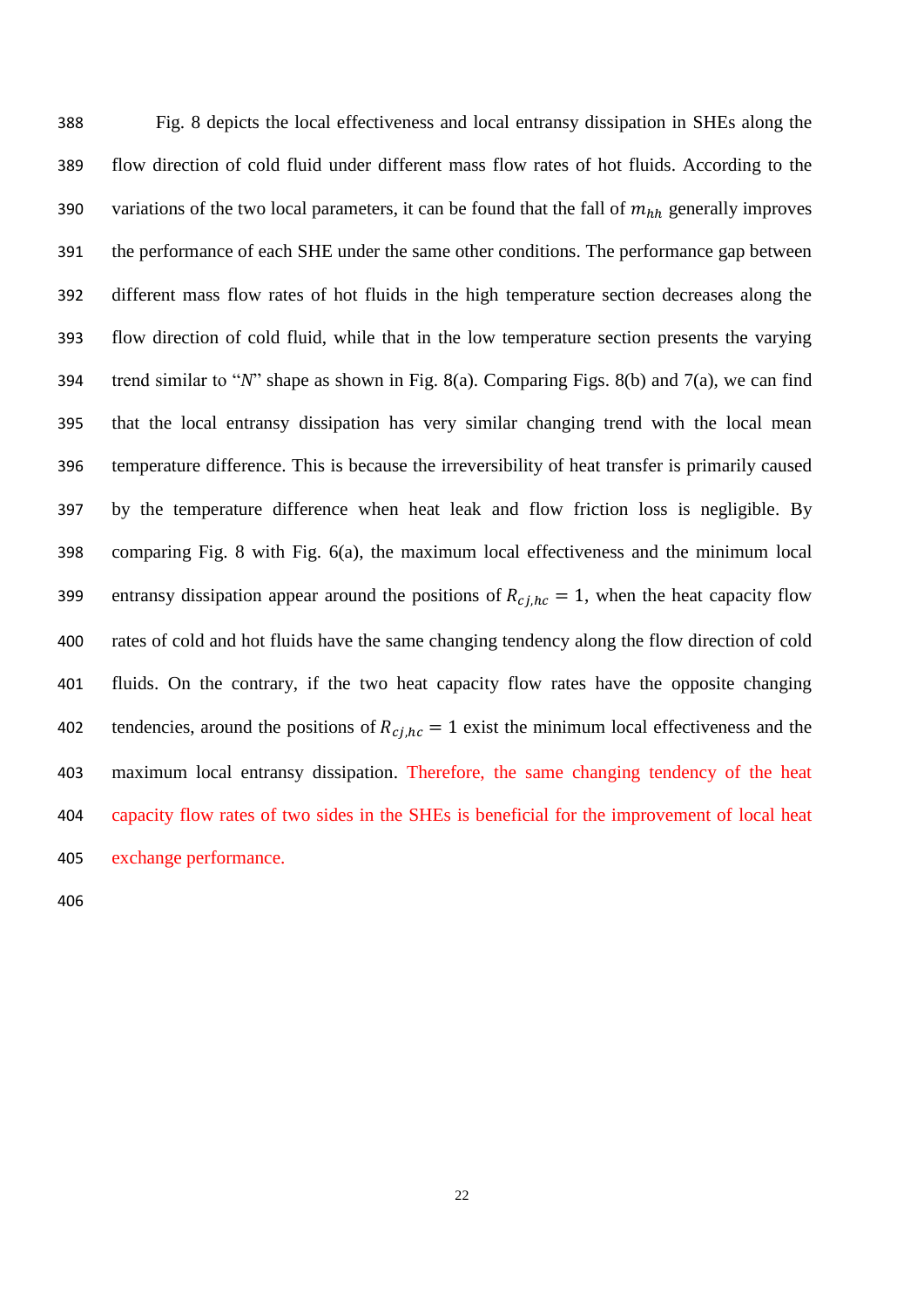

409 Fig. 8. The variations of (a) local effectiveness and (b) local entransy dissipation with heat transfer 410 rate accumulation in SHEs at  $P_c = 7$  MPa and  $\tau = 65\%$ . The locations of extremums are marked with 411 dots and numbers.

413 To evaluate the overall performance of  $T-N_2$  evaporator, the variations of the total 414 entransy dissipation and exergy efficiency with  $m_{hh}$  under different pressures of cold fluid 415 are demonstrated in Figs. 9(a) and 9(b), respectively. The total entransy dissipation decreases 416 as the pressure of cold fluid increases at the same mass flow rate and decreases with the 417 decrease in  $m_{hh}$  at the same pressure, while the exergy efficiency shows totally opposite 418 change trends. In combination with Fig. 6(b), it can be inferred that making the average heat 419 capacity flow rate of hot fluids closer to that of cold fluid is beneficial to improving the heat 420 exchange performance of the evaporator. By comparing Figs. 9(a, b) and 5(b), it is obvious 421 that the smaller the temperature difference between hot and cold fluids at the junction of the 422 two temperature section, the better the heat exchange performance of the evaporator. The 423 calculation indicates that the extractable cold amount from the liquid  $N_2$  with the same 424 temperature rise from 83 K to 283 K decreases with the increase in the pressure of  $N_2$ , which 425 is caused by the decrease of its specific enthalpy as shown in Fig. 3(a). Specially, the 426 extractable cold amount from unit mass of liquid  $N_2$  decreases from 389.01 kJ/kg to 377.74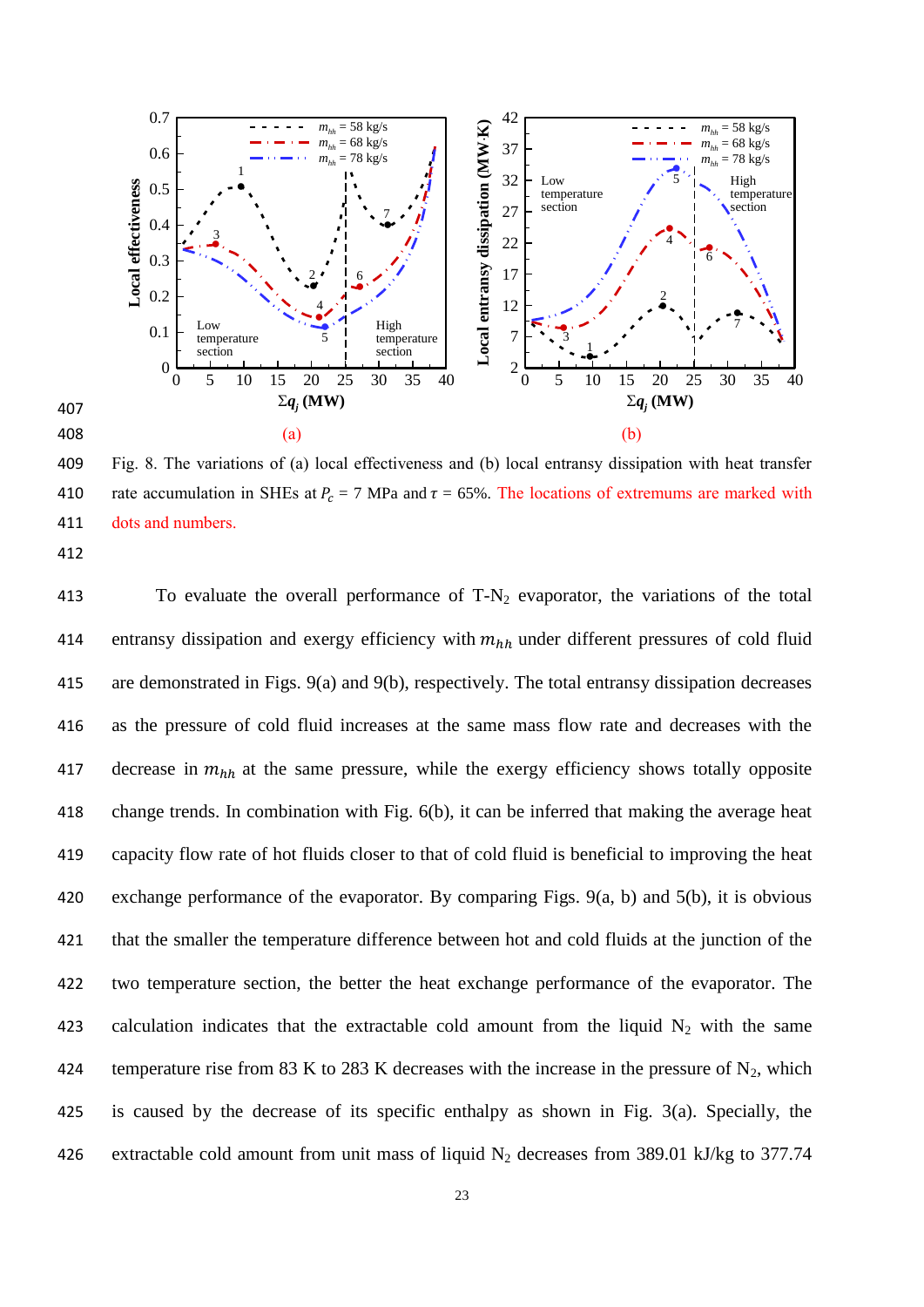kJ/kg when the pressure increases from 5 MPa to 9 MPa. The manufacture cost of heat exchanger is mainly determined by the heat conductance. Fig. 9(c) shows the variations of 429 required total heat conductance with  $m_{hh}$  under different pressures of cold fluid. It is clear that the total heat conductance shows the varying tendencies opposite to the total entransy dissipation number. This indicates that the improvement of the whole performance of evaporator is at the expense of requiring larger area or/and coefficient of heat transfer. In addition, the effect of the pressure of cold fluid on the required total heat conductance 434 gradually diminishes with the increase in  $m_{hh}$ .



 Fig. 9. The variations of (a) total entransy dissipation, (b) total exergy efficiency and (c) required total 441 heat conductance with mass flow rate of methanol under different pressures of cold fluid at  $\tau = 65\%$ .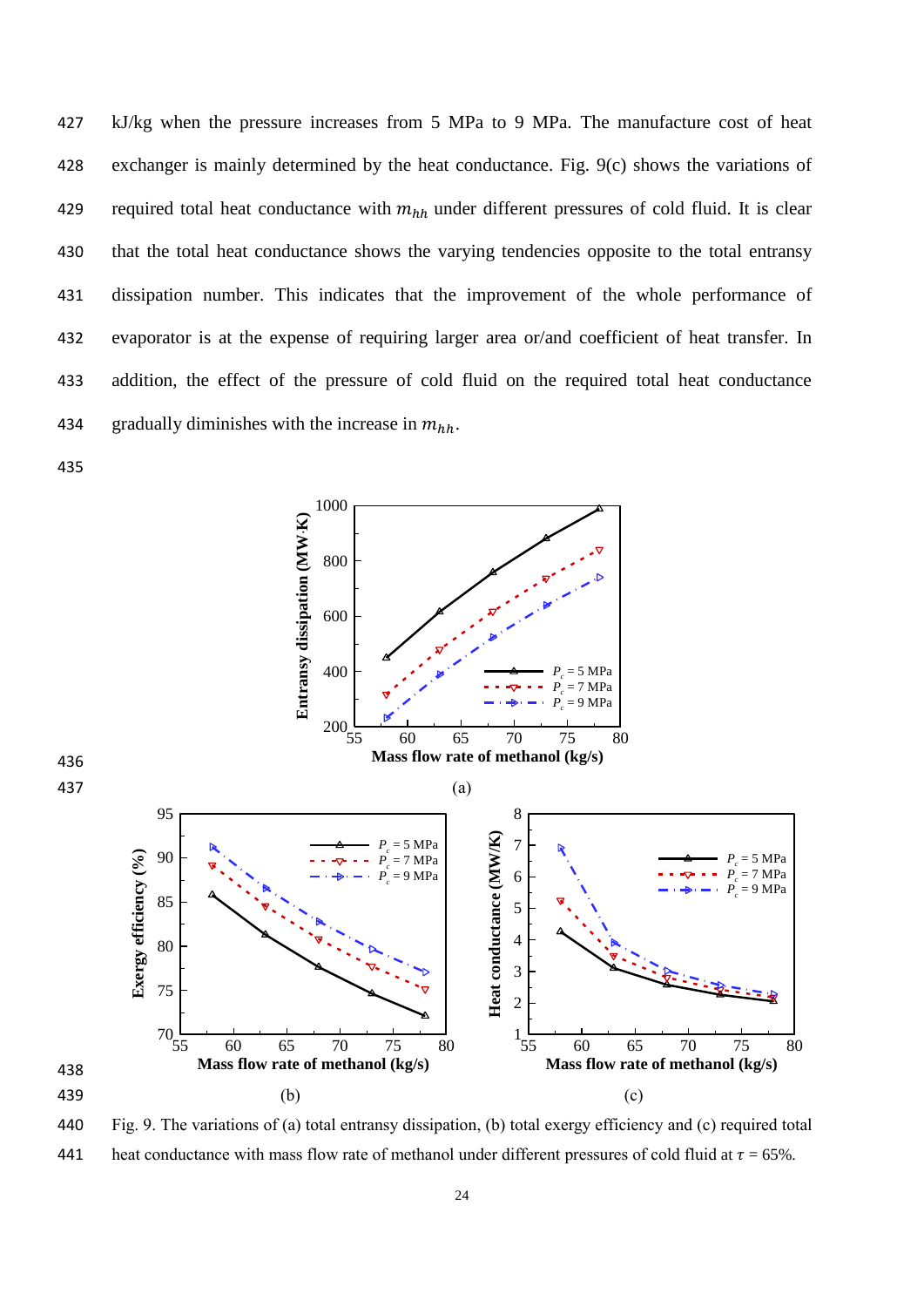In the above study, the heat load distribution ratio between the two temperature sections is selectively fixed. However, it is very pivotal for the performance of the evaporator and thus need to be elaborately considered in the design calculation. In order to compare heat exchange features under different heat load distribution ratios, the temperature difference between the hot and cold fluids at the junction of the two temperature section was kept 5 K. If this constraint condition cannot be satisfied at some heat load distribution ratios due to the

 assumption (g), the temperature of the hot fluids at the junction of the two-temperature section were fixed at 180.6 K, which is the lowest reliable operating temperature at the junction as mentioned in Section 2.3. Therefore, the minimum temperature difference between hot and cold fluids at the junction of the two temperature sections is achieved under the constraint of the assumption (g). The above conditions can be satisfied by adjusting the mass flow rates of propane and methanol. Based on the known data in Table 1, the mass flow rates of propane and methanol, the entransy dissipation and the exergy efficiency at different heat load ratios of the low temperature section among the whole evaporator are illustrated in Fig. 10. It can be found from Fig. 10(a) that the required mass flow rate of propane first increases and then decreases with the increase in the heat load ratio of the low temperature section, while that of methanol gradually decreases. Fig. 10(b) indicates that the minimum entransy dissipation can be achieved by adjusting heat load ratio of the low temperature 461 section and it decreases with the increase in  $P_c$ . The heat load ratios of the low temperature 462 section corresponding to the minimum values of entransy dissipation at  $P_c = 5 \text{ MPa}$ ,  $P_c = 7 \text{ MPa}$ 463 MPa and  $P_c = 9$  MPa are about 66%, 65% and 61%, respectively, which also correspond to the respective maximum mass flow rate of propane as shown in Fig. 10(a). By comparing Figs. 10(c) and 10 (b), it can be found that the exergy efficiency achieves the maximum as the entransy dissipation achieves the minimum under various pressures of cold fluids. It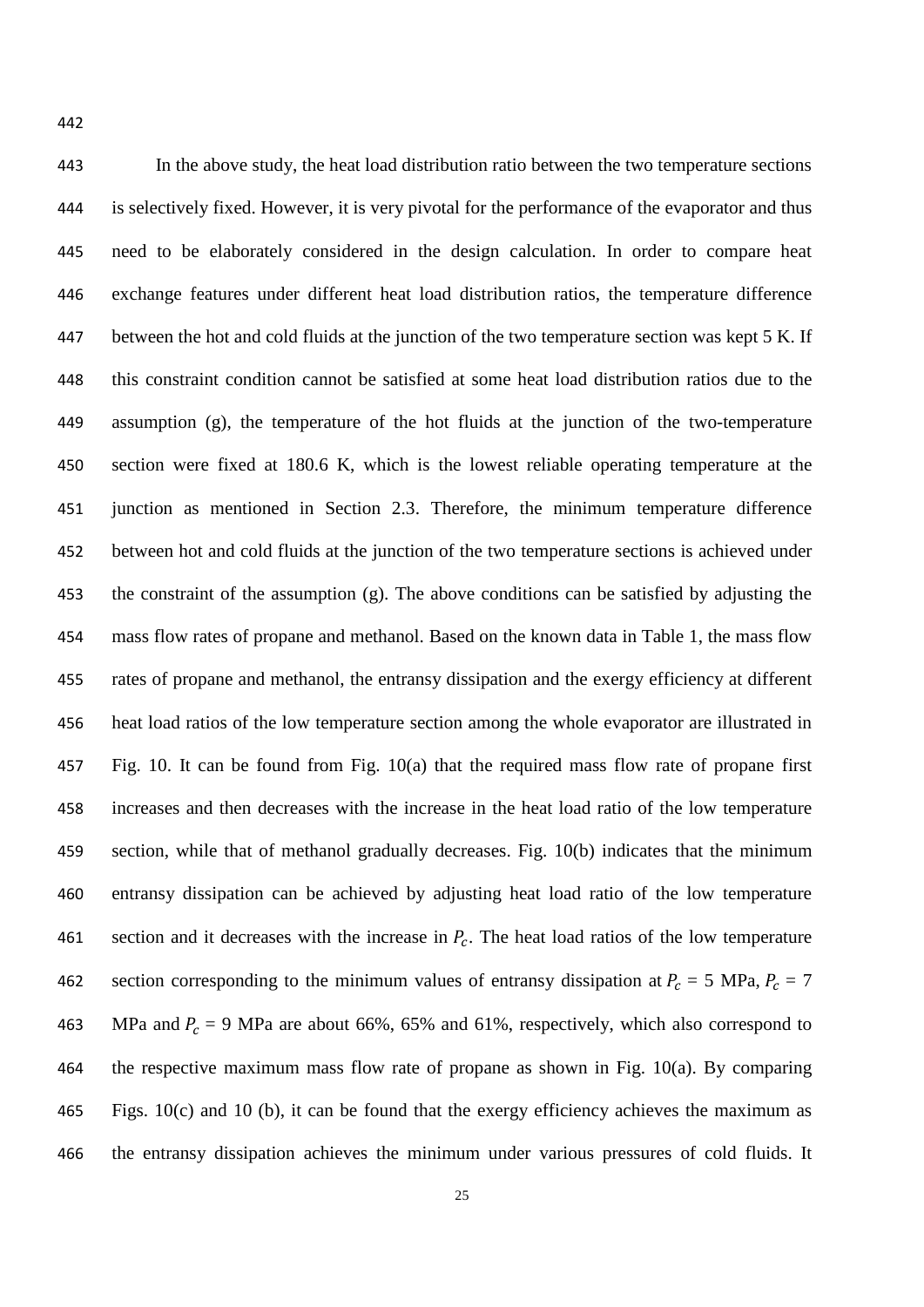manifests that the exergy efficiency and the entransy dissipation are congenerous in performance evaluation of the evaporator when the heat load is fixed.



 Fig. 10. The effects of heat load ratio of low temperature section on (a) the required mass flow rates of propane and methanol, (b) the entransy dissipation and (c) the exergy efficiency.

- 
- *3.2. Check calculation*

478 In this subsection, the total heat conductance of  $T-N_2$  evaporator is given to analyze its heat exchange performance and examine its affordable heat load. As listed in Table 1, the 480 total heat conductance is specified as  $4\times10^6$  W/K. The heat conductance ratio of the low temperature section is set to 65% as an illustration. Similar to Fig. 5(a), the mass flow rate of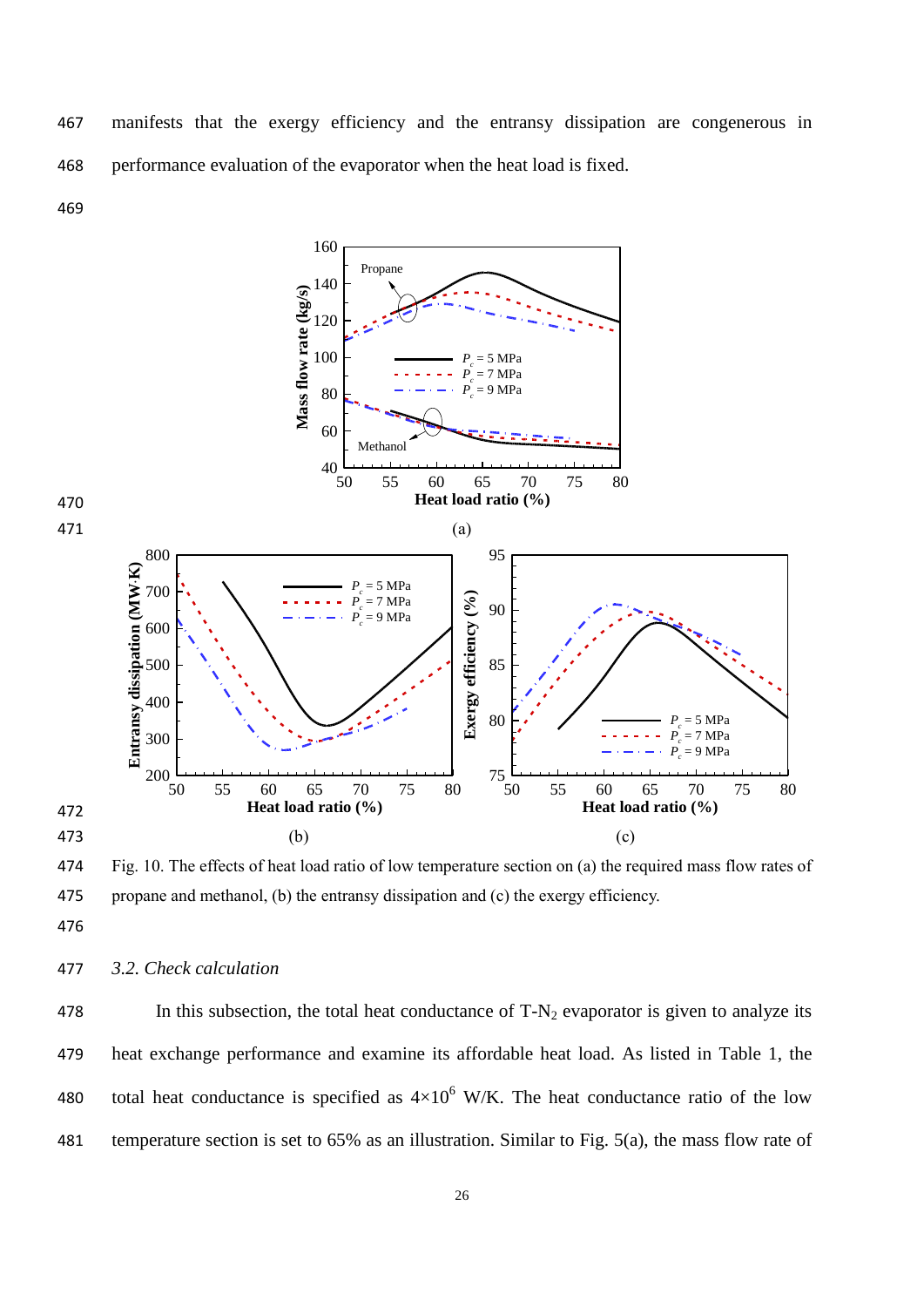| 482 | methanol is also determined by that of propane because of a temperature equality of two hot           |
|-----|-------------------------------------------------------------------------------------------------------|
| 483 | fluids at the junction of the two temperature sections in the assumption (f). The relations of        |
| 484 | the mass flow rates of the two hot fluids under different pressures of cold fluid are shown in        |
| 485 | Fig. $11(a)$ . The required mass flow rate of methanol increases with that of propane under the       |
| 486 | given parameters of check calculation in Table 1. In order to ensure that the hot fluids stay         |
| 487 | liquid and avoid the invalidation of evaporator, the valid ranges of the mass flow rate of            |
| 488 | propane are different at different cold fluid pressures. For convenience of description, the          |
| 489 | mass flow rate of propane $m_{hl}$ is used to indicate the variation of the mass flow rates of hot    |
| 490 | fluids in the following. Figs. 11(b) and 11(c) depict the temperature profiles of cold and hot        |
| 491 | fluids along the flow direction of cold fluid at different $m_{hl}$ , respectively. The cold and hot  |
| 492 | fluids exhibit similar temperature profiles at the same $m_{hl}$ . The temperature rise of cold fluid |
| 493 | in the low temperature section diminishes with the increase in $m_{hl}$ , which requires lower inlet  |
| 494 | temperature of propane; whereas the change is inverse in the high temperature section, which          |
| 495 | requires larger mass flow rate of methanol. Therefore, the eventual outlet temperature of cold        |
| 496 | fluid still increases with $m_{hl}$ .                                                                 |
| 497 |                                                                                                       |
| 498 |                                                                                                       |
| 499 |                                                                                                       |

- 
- 
- 
- 
-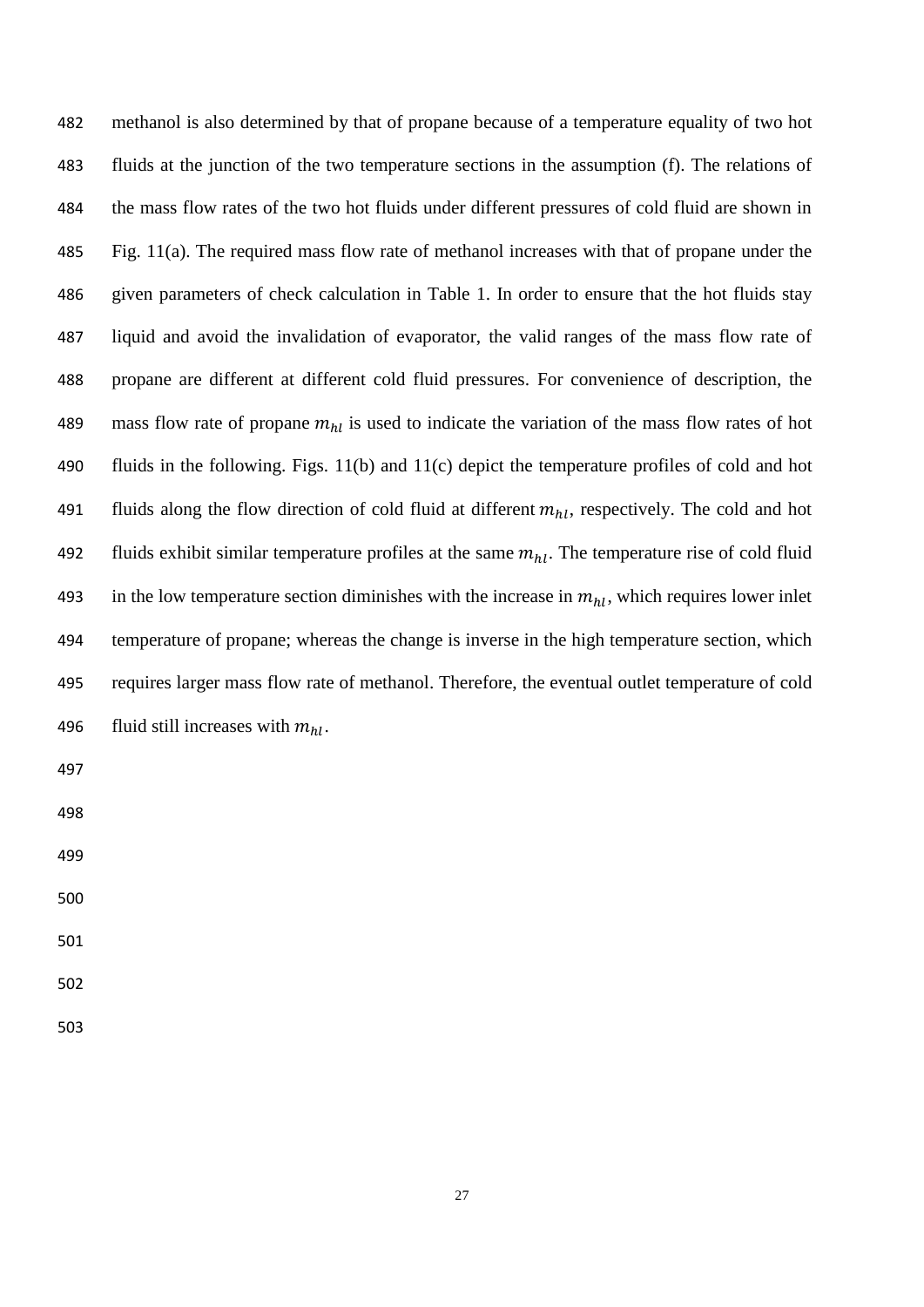

508 Fig. 11. (a) The relations of mass flow rates of the two hot fluids under different pressures of cold 509 fluid at  $\varphi = 65\%$ , and the temperature variations of (b) cold and (c) hot fluids with local heat 510 conductance accumulation in SHEs at  $P_c = 7$  MPa and  $\varphi = 65\%$ .

 Fig. 12 elucidates the variations of local heat capacity rate ratio and local heat transfer rate in the SHEs along the flow direction of cold fluid. Obviously, the local heat capacity rate ratio first decreases and then increases along the flow direction of cold fluid in the low temperature section, while it increases all along in the high temperature section as shown in Fig. 12(a). The local heat capacity rate ratio also shows non-monotonic variation with the 517 increase in  $m_{hl}$ . This is because the fluids work at markedly different temperature regions at 518 different  $m_{hl}$  as shown in Fig. 11(b), which makes the fluids have notably different specific heat as depicted in Fig. 1. As shown in Fig. 12(b), the gap of the local heat transfer rate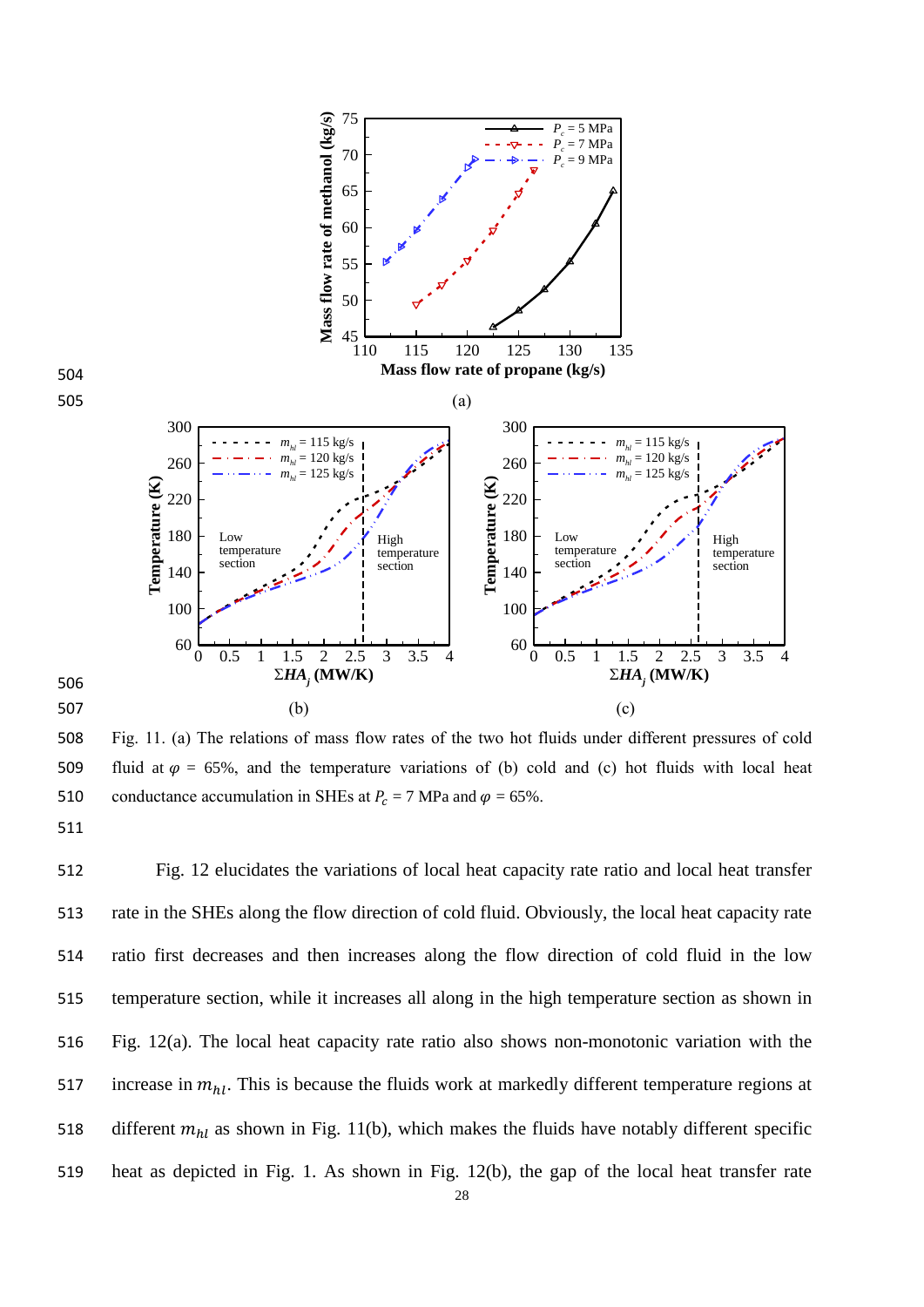520 among different SHEs at the same  $m_{hl}$  increases with the decrease in  $m_{hl}$  in the low 521 temperature section, while the situation is inverse in the high temperature section. The 522 maximum gap at  $m_{hl} = 115$  kg/s is up to eightfold. Fig. 12(b) also indicates that there exist 523 extremums of the local heat transfer rates in both the two sections, whose position and 524 number are corresponding to those of  $R_{ci,hc} = 1$  as shown in Fig 12(a). The changing 525 tendency of the local heat transfer rate exhibits reversals twice along the flow direction of 526 cold fluid at different positions of  $R_{c,j,h,c} = 1$  in the low temperature section. Hence, the 527 variation of local heat transfer rate highly dependent on the heat capacity rate ratio.

528



531 Fig. 12. The variations of (a) local heat capacity rate ratio and (b) local heat transfer rate with heat 532 conductance accumulation in SHEs at  $P_c$ =7 MPa and  $\varphi$  = 65%.

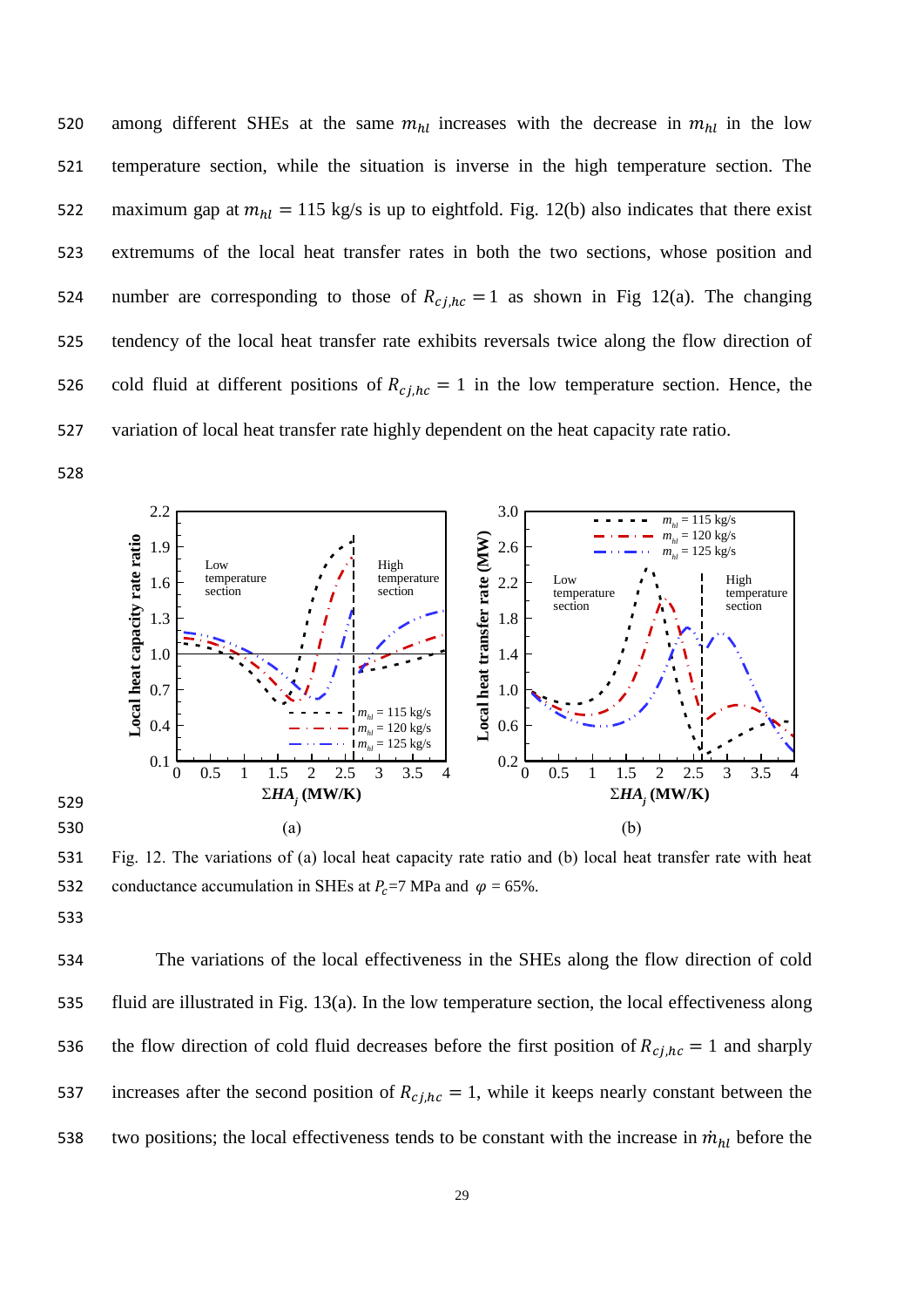539 first position of  $R_{c,j,hc} = 1$ , whilst it basically decreases after the first position of  $R_{c,j,hc} = 1$ . 540 In the high temperature section, the local effectiveness decreases before  $R_{c i,hc} = 1$  and 541 increases after  $R_{c,j,hc} = 1$ ; the local effectiveness has no explicit changing tendency with the 542 increase in  $m_{hl}$ . Fig. 13(b) shows the variations of the local entransy dissipation with heat 543 conductance accumulation in the SHEs. Along the flow direction of cold fluid, the local 544 entransy dissipation shows changing trends basically similar to the local heat transfer as 545 shown in Fig. 12(b). The larger the local heat transfer rate, the stronger the irreversibility of 546 heat transfer. At smaller  $m_{hl}$ , the variation amplitude of local entransy dissipation in the low 547 temperature section is notably larger than that in the high temperature section. As  $m_{hl}$ 548 increases, the maximum local entransy dissipation decreases in the low temperature section, 549 while it increases in the high temperature section. This implies that the entransy dissipation shift from the low temperature section to the high temperature section as  $m_{hl}$  increases. The 551 positions of maximum local entransy dissipation in the two temperature sections both move towards the junction of the two temperature sections with the increase in  $m_{hl}$ .



556 Fig. 13. The variations of (a) local effectiveness and (b) local entransy dissipation with heat 557 conductance accumulation in SHEs at  $P_c$ =7 MPa and  $\varphi$  = 65%.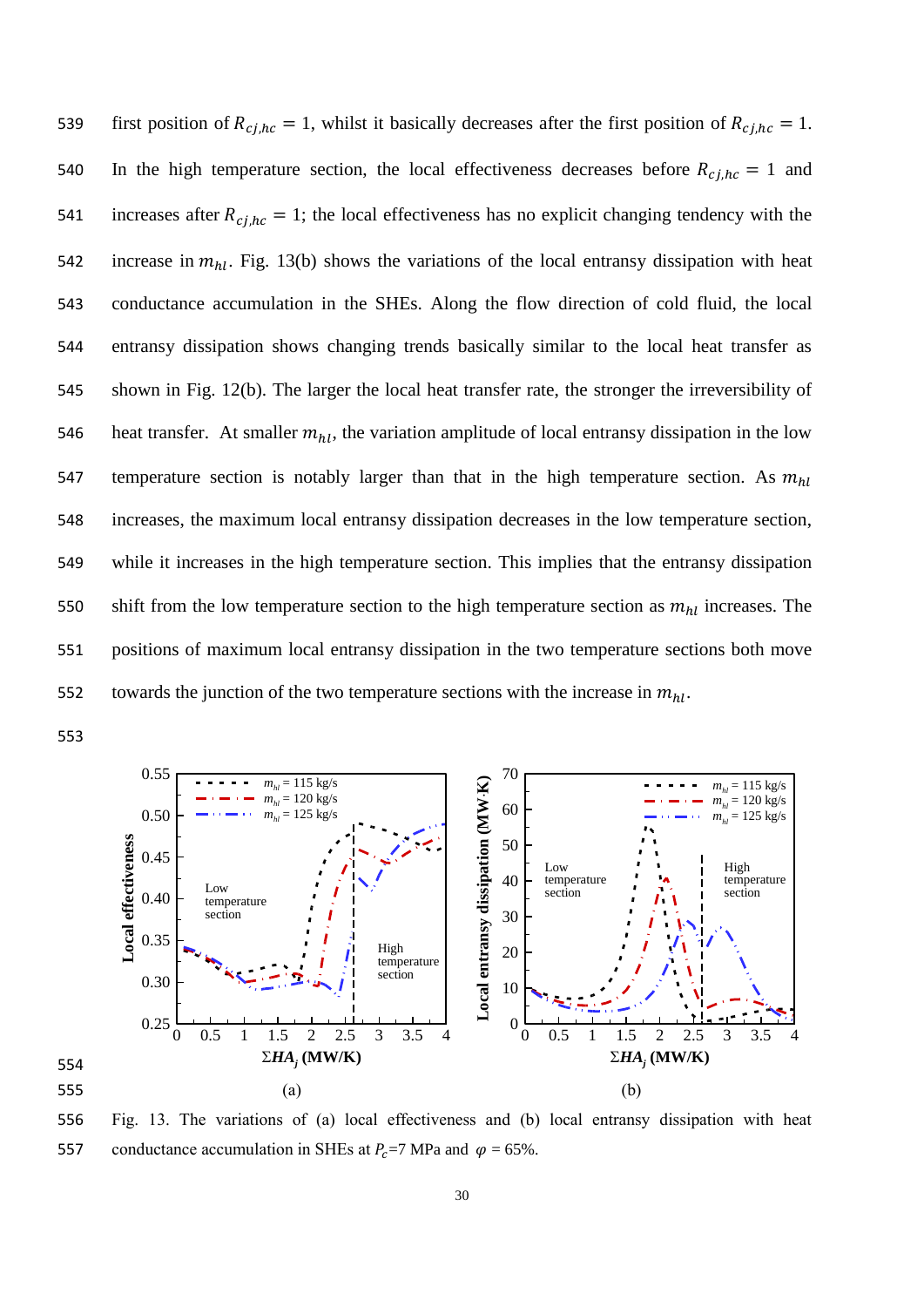Fig. 14 displays the variations of total entransy dissipation, total exergy efficiency and 559 affordable total heat load of the evaporator with  $m_{hl}$ . As shown in Figs. 14(a) and 14(b), there exist the minimum total entransy dissipation and the maximum total exergy efficiency 561 at each given pressure of cold fluid and the corresponding  $m_{hl}$  decreases with the increase in 562 the pressure of cold fluid. However, the  $m_{hl}$  corresponding to the maximum exergy efficiency is higher than that corresponding to the minimum entransy dissipation. Therefore, the exergy efficiency and the entransy dissipation cannot be considered the same indicator to the performance of the evaporator. As the pressure of cold fluid increases, the minimum entransy dissipation decreases and the maximum exergy efficiency increases. This manifests that a high cold fluid pressure is favourable for improving the heat exchange performance of evaporator and the optimum heat exchange performance can be achieved by adjusting the mass flow rates of the hot fluids. From Fig. 14(c), it can be seen that the affordable total heat 570 load increases as  $m_{hl}$  increases in their respective valid ranges and decreases as the pressure of cold fluid increases. This implies that increasing the cold fluid pressure will leads to the 572 diminution of the extractable cold amount from the liquid  $N_2$  through the T-N<sub>2</sub> evaporator with a given total heat conductance.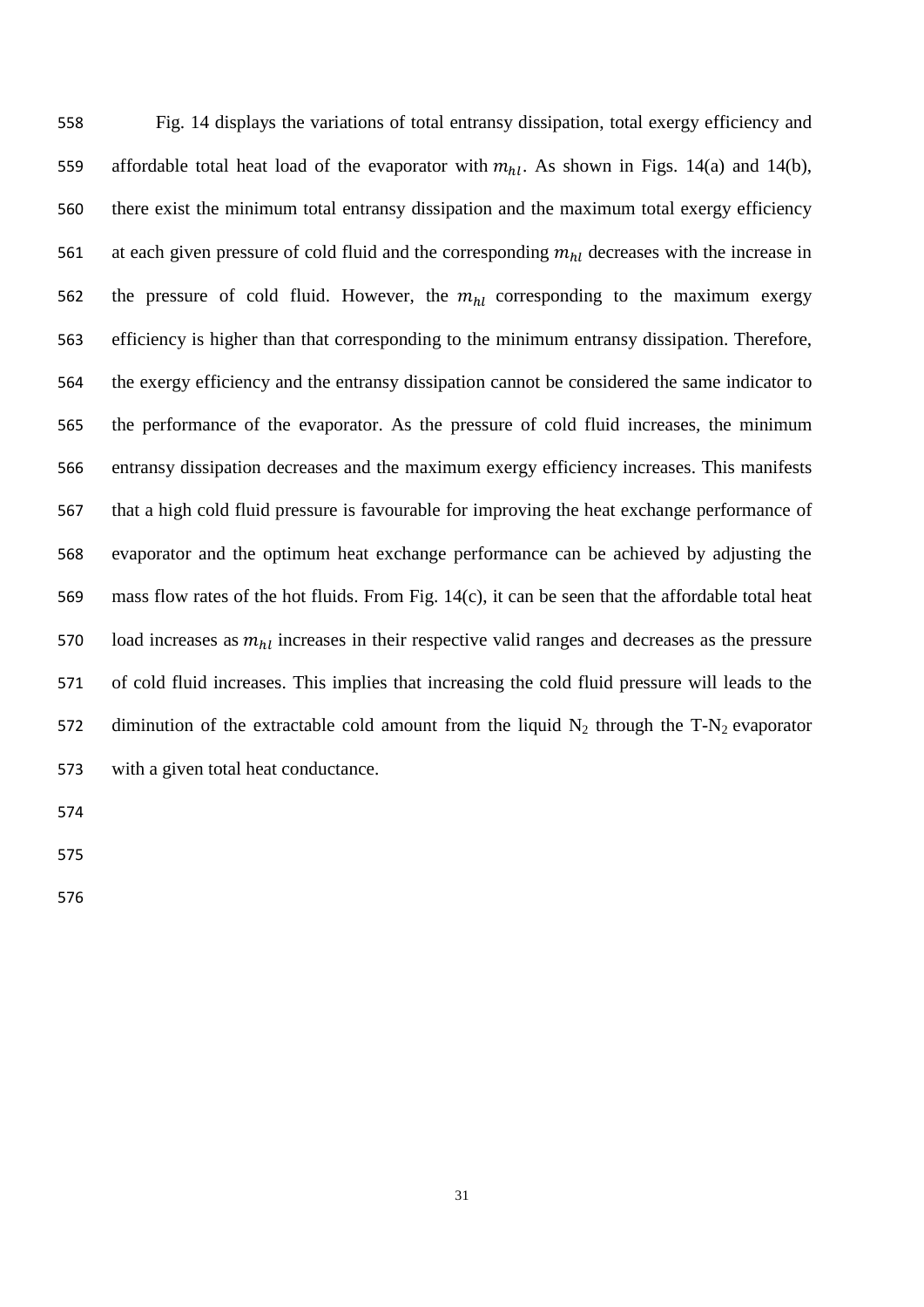

581 Fig. 14. The variations of (a) total entransy dissipation, (b) total exergy efficiency and (c) affordable 582 total heat load with mass flow rate of propane under different pressures of cold fluid at  $\varphi = 65\%$ .

 Similarly, the heat conductance distribution ratio between the two temperature sections is critical for the performance of the evaporator, which thus needs to be detailedly explored in the check calculation. The mass flow rates of the hot fluids were adjusted to obtain the respective minimum entransy dissipation and maximum exergy efficiency at various heat conductance distribution ratios for comparison. Fig. 15(a) depicts the variations of the 589 minimum entransy dissipation and the corresponding outlet temperature of  $N_2$  with the heat conductance ratio of the low temperature section. Among the various ratios, the minimum entransy dissipation is the smallest at the ratio of about 77%, which slightly changes with the 592 pressure of N<sub>2</sub>. The outlet temperatures of N<sub>2</sub> at the various pressures very close to each other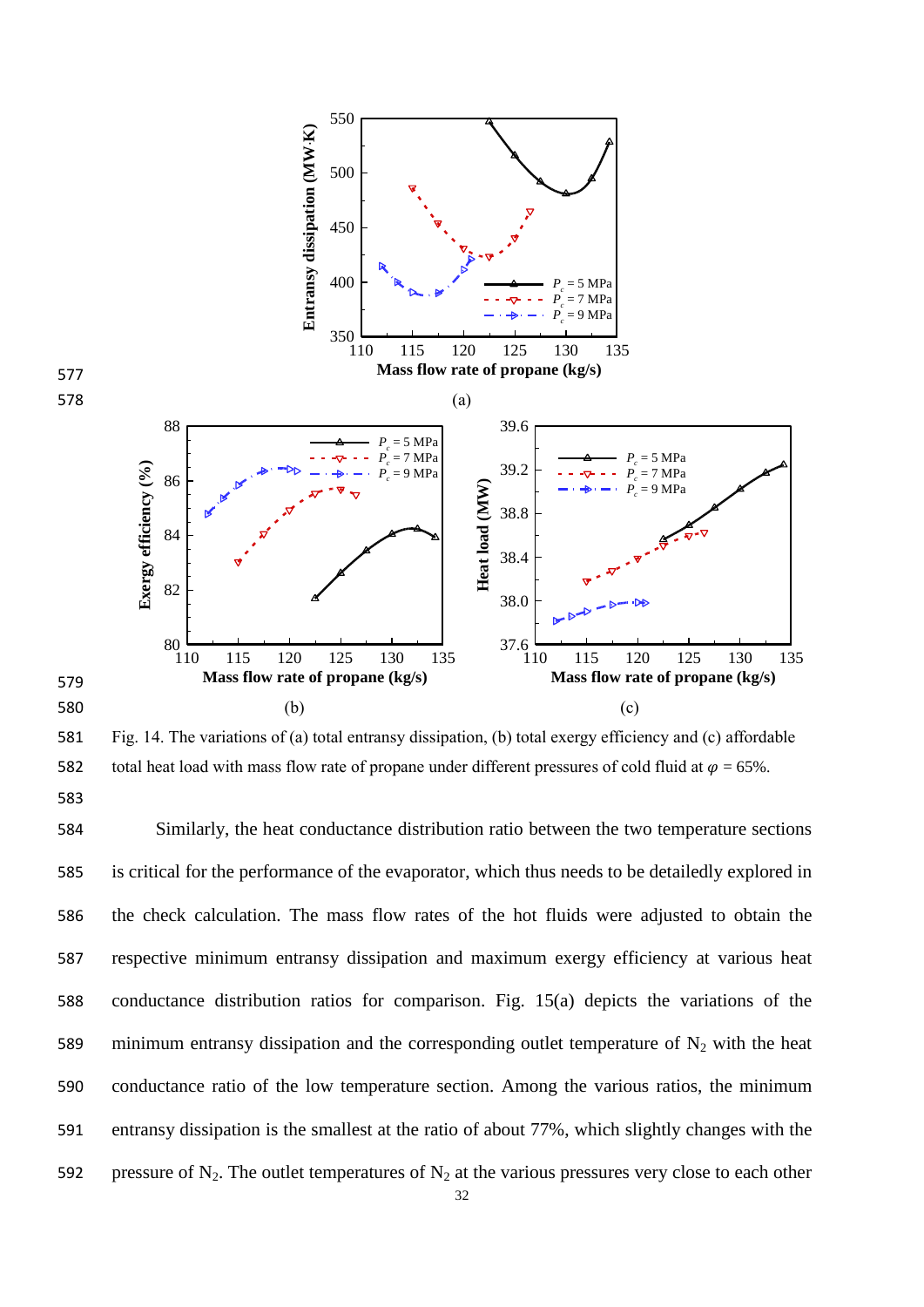and decrease with the increase in the ratio. This means that heat exchange capacity diminishes with the increase in the ratio when keeping the respective minimum entransy 595 dissipation. The outlet temperature of  $N_2$  is about 274 K at the ratio of 77%. Provided that the required outlet temperature is 283 K, the heat exchange capacity is insufficient when the ratio is set to 77%, although the entransy dissipation is the smallest under the circumstance. Simultaneously considering the demands for the outlet temperature of 283 K and smaller entransy dissipation, the heat conductance ratio of the low temperature section should be set 600 as about 67% for various pressures of  $N_2$ . The required mass flow rates of propane and methanol corresponding to the minimum entransy dissipation at different heat conductance ratios of the low temperature section are illustrated in Fig. 15(b). It can be found that the required mass flow rate of propane increases with the increase in the heat conductance ratio of the low temperature section, while that of methanol gradually decreases. Fig. 15(c) 605 summarized the maximum exergy efficiency and the corresponding outlet temperature of  $N_2$  under various heat conductance ratios of the low temperature section. The maximum exergy efficiency progressively increases with the ratio and keeps nearly constant when the ratio is 608 more than 80%, while the outlet temperatures of  $N_2$  decrease with the increase in the ratio. Simultaneously considering the demands for the outlet temperature of 283 K and larger exergy efficiency, the heat conductance ratio of the low temperature section should be set as 611 about 69% for various pressures of  $N_2$ . The required mass flow rates of propane and methanol corresponding to the maximum exergy efficiency at various heat conductance ratios of the low temperature section are illustrated in Fig. 15(d). In comparison with Fig. 15(b), it can be seen that the required mass flow rates of propane and methanol to achieve the maximum exergy efficiency are both larger than those to achieve the minimum entransy dissipation. The above results indicate that the exergy efficiency and the entransy dissipation are not congenerous in performance evaluation of the evaporator when the heat conductance is fixed,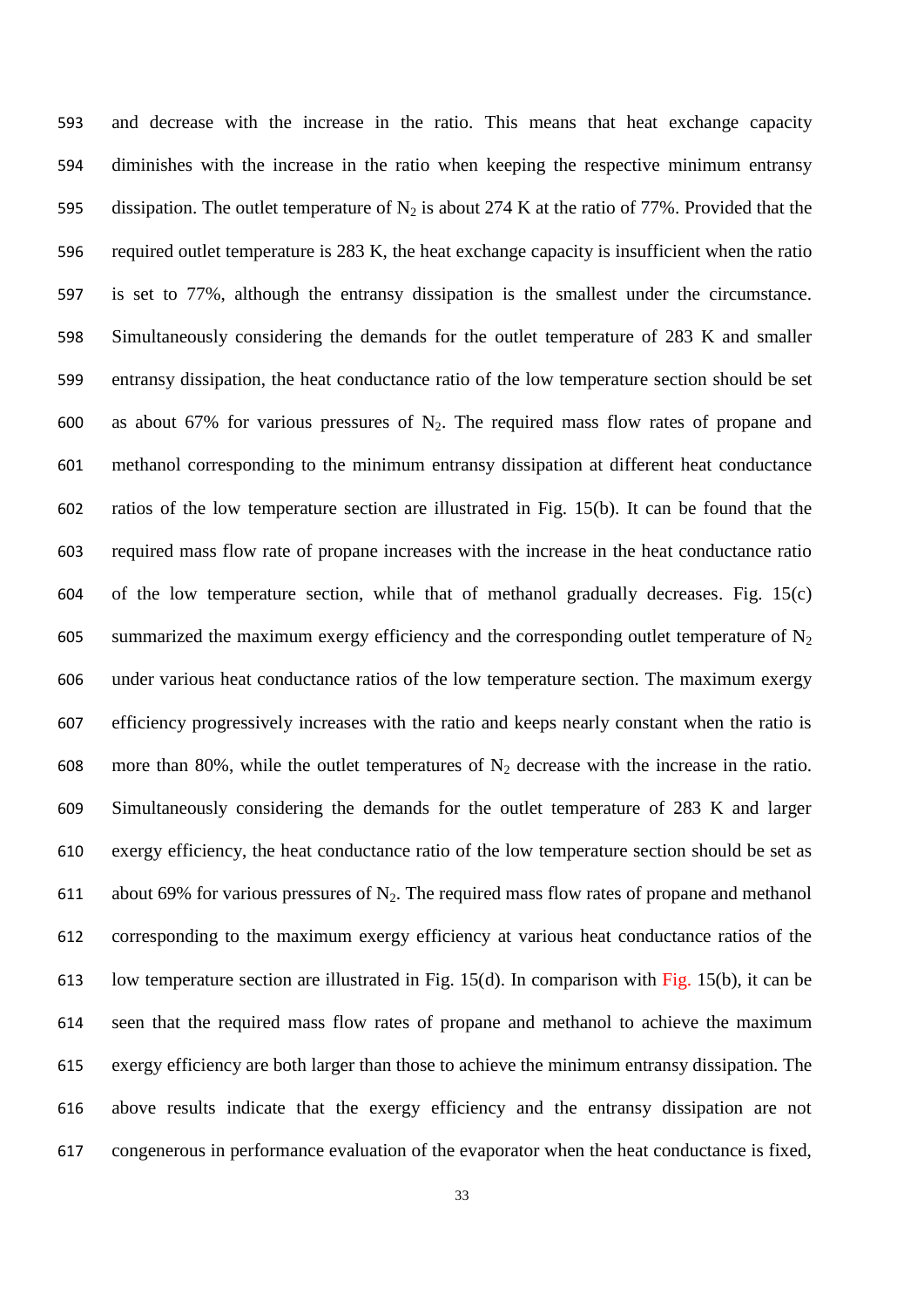![](_page_34_Figure_0.jpeg)

 Fig. 15. The effects of heat conductance ratio of low temperature section: (a, b) minimum entransy 626 dissipation, corresponding outlet temperature of  $N_2$  and corresponding mass flow rates of propane 627 and methanol; (c, d) maximum exergy efficiency, corresponding outlet temperature of  $N_2$  and corresponding mass flow rates of propane and methanol.

#### **4. Conclusions**

632 The heat exchange performance analysis of  $T-N_2$  evaporator used for cold storage or recovery in the LAES system is implemented in this paper. Due to violent variation of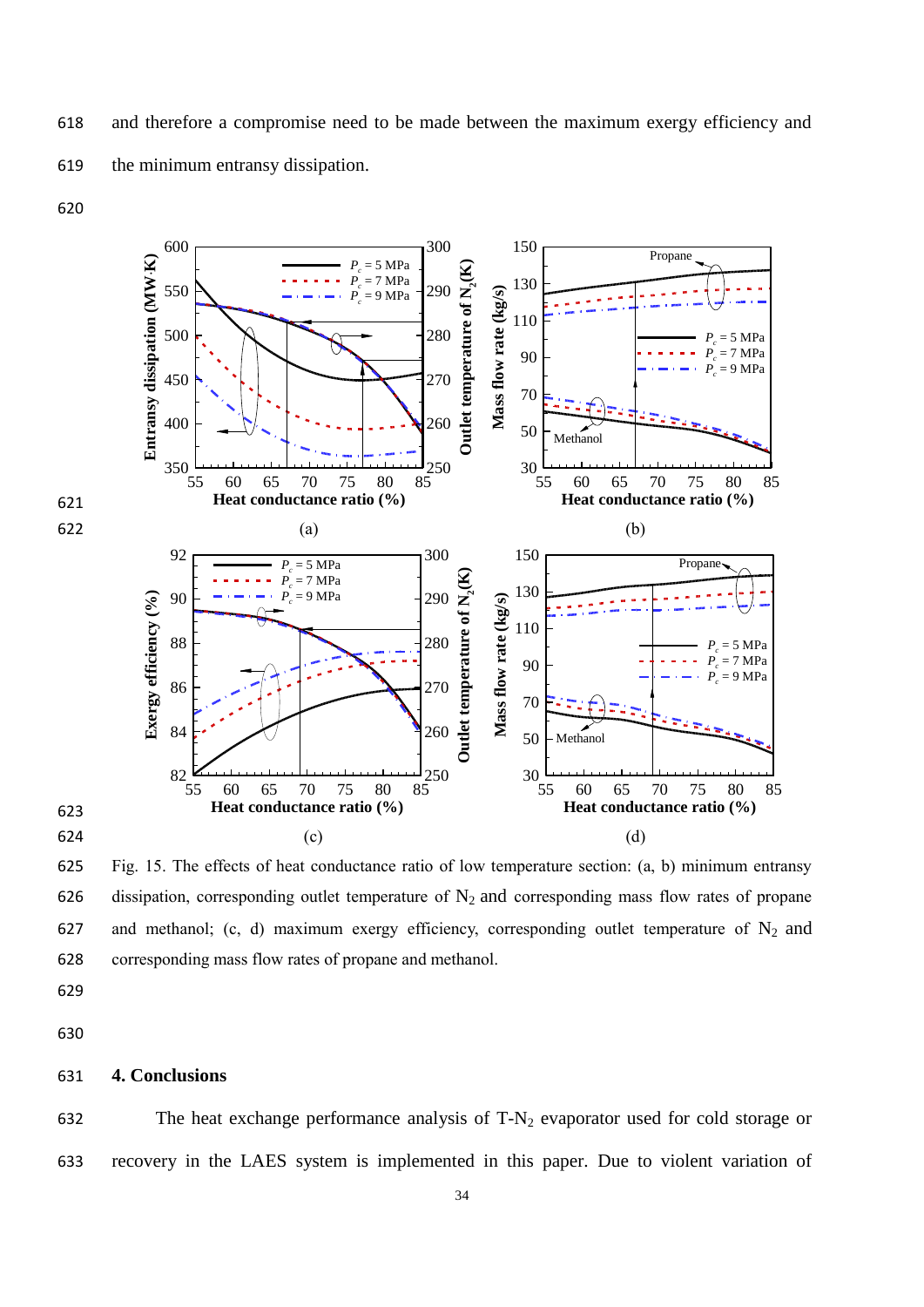634 specific heat of  $N_2$  in the evaporator, the segmental design method is applied. The evaporator is divided into a low temperature section and a high temperature section according to two types of hot fluids (propane and methanol) used to receive the cold energy from the cold fluid 637  $N_2$ .

 When the total heat load is fixed, the local effectiveness and local heat conductance 639 exhibit change trends opposite to local entransy dissipation along the flow direction of  $N_2$ . The local entransy dissipation achieves the minimum around the positions where the local heat capacity rate ratio equals one when the heat capacity flow rates of cold and hot fluids 642 exhibit the same change trend along the flow direction of  $N_2$ , while it reaches the maximum around the positions when the two heat capacity flow rates exhibit opposite change trends. The total entransy dissipation decreases and the total exergy efficiency increases with the 645 decrease in the mass flow rate of methanol or the increase in the pressure of  $N_2$ , while the required total heat conductance increases. The heat exchange performance of evaporator improves at the cost of heat conductance. The total entransy dissipation reaches the minimum and the total exergy efficiency achieves the maximum when about 66%, 65% and 61% of the 649 total heat load is undertaken by the low temperature section at the  $N_2$  pressure of 5 MPa, 7 650 MPa and 9 MPa, respectively. The extractable cold amount from the liquid  $N_2$  in the same 651 temperature rise decreases with the increase in the  $N_2$  pressure.

 When the total heat conductance is given, the required mass flow rate of methanol increases with that of propane. As the mass flow rate of propane increases, the required inlet 654 temperature of propane decreases and the outlet temperature of  $N_2$  increases. The local heat 655 capacity rate ratio equals one at several positions along the flow direction of  $N_2$ , where the change trends of local heat transfer rate, local effectiveness and local entransy dissipation are inverted. The minimum total entransy dissipation and the maximum total exergy efficiency can be achieved by adjusting the mass flow rate of propane, while their corresponding mass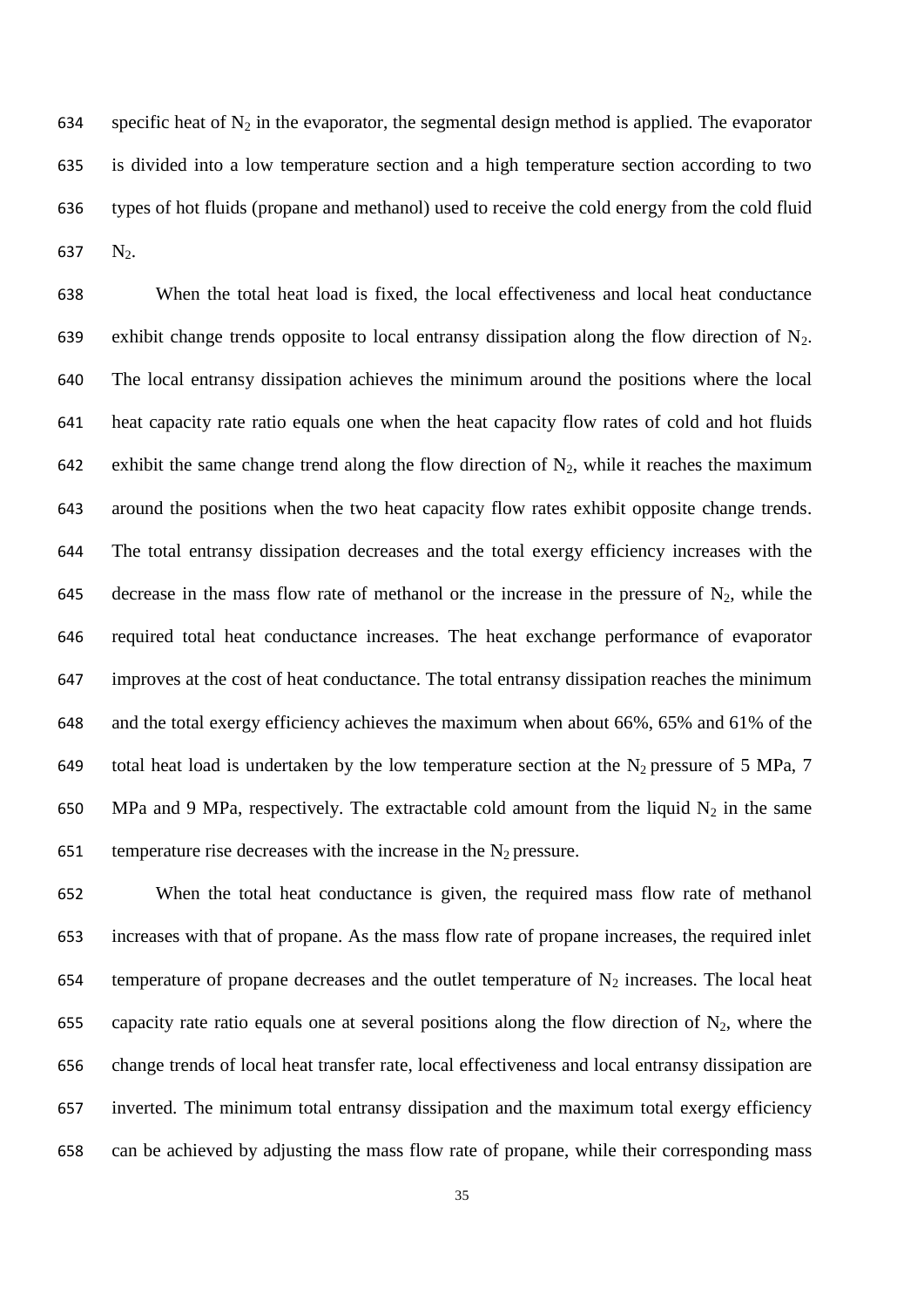659 flow rates of propane are different. Increasing the pressure of  $N_2$  is beneficial to lessening the minimum entransy dissipation and increasing the maximum exergy efficiency. The affordable 661 heat load or cold amount from the liquid  $N_2$  increases as the mass flow rate of propane 662 increases or the pressure of  $N_2$  decreases. The demands for the outlet temperature of 283 K and low entransy dissipation can be simultaneously satisfied when about 67% of the total heat 664 conductance is distributed to the low temperature section for various pressures of  $N_2$ , while about 69% of the total heat conductance should be distributed to the low temperature section to achieve higher exergy efficiency.

667 The performance of  $T-N_2$  evaporator cannot be intuitively predicted due to drastic 668 variation of thermo-physical properties of  $N_2$  in the transcritical heat exchange process with wide working temperature range and multiple working pressure options. The operating 670 parameters of  $T-N_2$  evaporator should be carefully tailored to avoid its invalidation and elevate its overall performance.

#### **Acknowledgement**

 The authors would like to acknowledge the financial support of the Engineering and Physical Sciences Research Council (EPSRC) of the United Kingdom (Grant Nos. EP/N000714/1 and EP/N021142/1), National Natural Science Foundation of China (Grant Nos. 51606135 and 51776142) and Natural Science Foundation of Hubei Province (Grant No. 2016CFB156).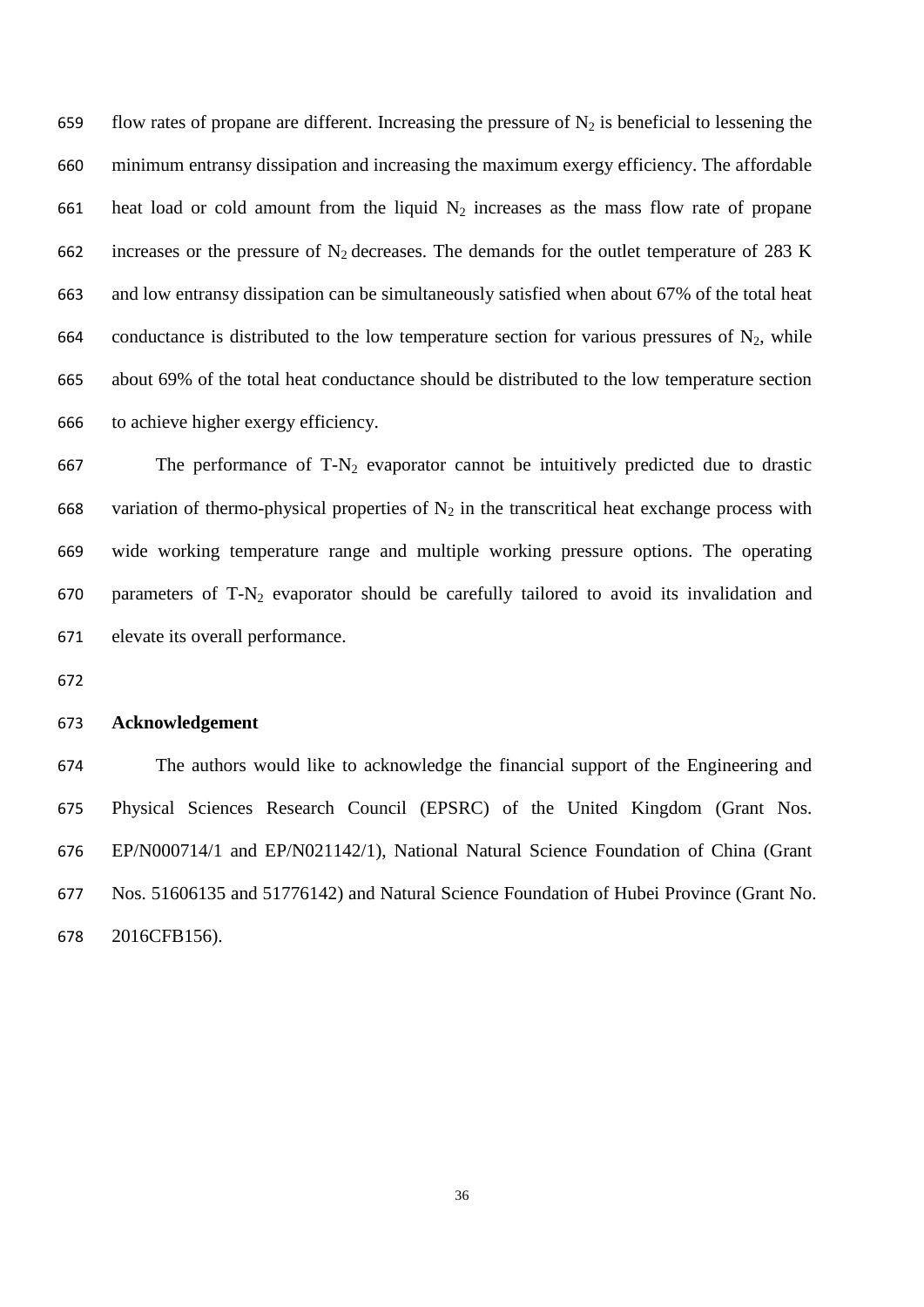#### **References**

[1] B. Ameel, C. T'Joen, K. De Kerpel, P. De Jaeger, H. Huisseune, M. Van Belleghem, M. De Paepe, Thermodynamic analysis of energy storage with a liquid air Rankine cycle, Applied Thermal Engineering, 52 (2013) 130-140.

[2] R. Morgan, S. Nelmes, E. Gibson, G. Brett, Liquid air energy storage – Analysis and first results from a pilot scale demonstration plant, Applied Energy, 137 (2015) 845-853.

[3] X.D. Xue, S.X. Wang, X.L. Zhang, C. Cui, L.B. Chen, Y. Zhou, J.J. Wang, Thermodynamic Analysis of a Novel Liquid Air Energy Storage System, Physics Procedia, 67 (2015) 733-738.

[4] E. Borri, A. Tafone, A. Romagnoli, G. Comodi, A preliminary study on the optimal configuration and operating range of a "microgrid scale" air liquefaction plant for Liquid Air Energy Storage, Energy Conversion and Management, 143 (2017) 275-285.

[5] P. Wojcieszak, J. Poliński, M. Chorowski, Investigation of a working fluid for cryogenic energy storage systems, IOP Conference Series: Materials Science and Engineering, 278 (2017) 012069.

[6] L. Chai, J. Liu, L. Wang, L. Yue, L. Yang, Y. Sheng, H.S. Chen, C.Q. Tan, Cryogenic energy storage characteristics of a packed bed at different pressures, Applied Thermal Engineering, 63 (2014) 439-446.

[7] J.D. McTigue, A.J. White, C.N. Markides, Parametric studies and optimisation of pumped thermal electricity storage, Applied Energy, 137 (2015) 800-811.

[8] R. Morgan, S. Nelmes, E. Gibson, G. Brett, An analysis of a large-scale liquid air energy storage system, Proceedings of the Institution of Civil Engineers - Energy, 168 (2015) 135-144.

[9] A. Sciacovelli, A. Vecchi, Y.L. Ding, Liquid air energy storage (LAES) with packed bed cold thermal storage – From component to system level performance through dynamic modelling, Applied Energy, 190 (2017) 84-98.

[10] Y. Li, H. Cao, S. Wang, Y. Jin, D. Li, X. Wang, Y. Ding, Load shifting of nuclear power plants using cryogenic energy storage technology, Applied Energy, 113 (2014) 1710-1716.

[11] X. She, X. Peng, B. Nie, G. Leng, X. Zhang, L. Weng, L. Tong, L. Zheng, L. Wang, Y. Ding, Enhancement of round trip efficiency of liquid air energy storage through effective utilization of heat of compression, Applied Energy, 206 (2017) 1632-1642.

[12] H. Peng, X. Shan, Y. Yang, X. Ling, A study on performance of a liquid air energy storage system with packed bed units, Applied Energy, 211 (2018) 126-135.

[13] G.L. Guizzi, M. Manno, L.M. Tolomei, R.M. Vitali, Thermodynamic analysis of a liquid air energy storage system, Energy, 93 (2015) 1639-1647.

[14] H. Araki, M. Nakabaru, K. Chino, Simulation of heat transfer in the cool storage unit of a liquid– air energy storage system, Heat Transfer—Asian Research, 31 (2002) 284-296.

[15] D. Dimitrov, A. Zahariev, V. Kovachev, R. Wawryk, Forced convective heat transfer to supercritical nitrogen in a vertical tube, International Journal of Heat and Fluid Flow, 10 (1989) 278- 280.

[16] A. Nakano, M. Shiraishi, Piston effect in supercritical nitrogen around the pseudo-critical line, International Communications in Heat and Mass Transfer, 32 (2005) 1152-1164.

[17] P. Zhang, Y. Huang, B. Shen, R.Z. Wang, Flow and heat transfer characteristics of supercritical nitrogen in a vertical mini-tube, International Journal of Thermal Sciences, 50 (2011) 287-295.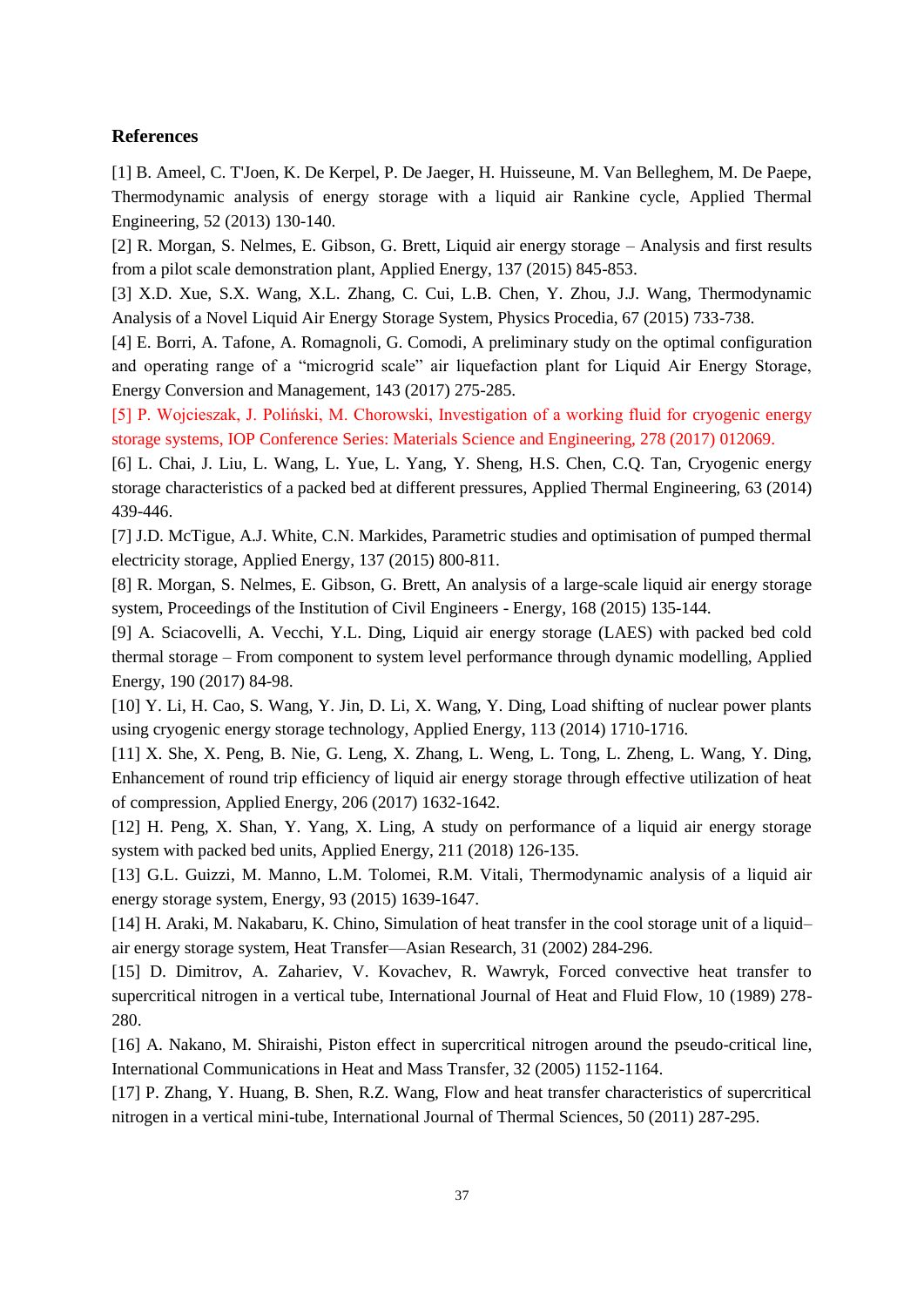[18] P. Stathopoulos, K. Ninck, P.R. von Rohr, Heat transfer of supercritical mixtures of water, ethanol and nitrogen in a bluff body annular flow, The Journal of Supercritical Fluids, 70 (2012) 112- 118.

[19] C.C. Negoescu, Y.L. Li, B. Al-Duri, Y.L. Ding, Heat transfer behaviour of supercritical nitrogen in the large specific heat region flowing in a vertical tube, Energy, 134 (2017) 1096-1106.

[20] J.F. Guo, Design analysis of supercritical carbon dioxide recuperator, Applied Energy, 164 (2016) 21-27.

[21] Z.Y. Guo, H.Y. Zhu, X.G. Liang, Entransy—A physical quantity describing heat transfer ability, International Journal of Heat and Mass Transfer, 50 (2007) 2545-2556.

[22] A. Bejan, Exergy analysis, entropy generation minimization, and constructal theory, mechanical engineers' handbook: energy and power. Third Edition, vol. 4, in, John Wiley & Sons, Inc, 2006.

[23] G. Nellis, S. Klein, Heat transfer, Cambridge University Press, New York, 2009.

[24] R.K. Shah, D.P. Sekulic, Fundamentals of heat exchanger design, John Wiley & Sons, Inc., Hoboken, 2003.

[25] Z.Y. Guo, X.B. Liu, W.Q. Tao, R.K. Shah, Effectiveness–thermal resistance method for heat exchanger design and analysis, International Journal of Heat and Mass Transfer, 53 (2010) 2877- 2884.

[26] W.H. Wang, X.T. Cheng, X.G. Liang, Entropy and entransy analyses and optimizations of the Rankine cycle, Energy Conversion and Management, 68 (2013) 82-88.

[27] E. Açıkkalp, Entransy analysis of irreversible heat pump using Newton and Dulong–Petit heat transfer laws and relations with its performance, Energy Conversion and Management, 86 (2014) 792- 800.

[28] E. Açıkkalp, Entransy analysis of irreversible Carnot-like heat engine and refrigeration cycles and the relationships among various thermodynamic parameters, Energy Conversion and Management, 80 (2014) 535-542.

[29] Y.D. Zhu, Z. Hu, Y.D. Zhou, L. Jiang, L.J. Yu, Applicability of entropy, entransy and exergy analyses to the optimization of the Organic Rankine Cycle, Energy Conversion and Management, 88 (2014) 267-276.

[30] J.F. Guo, X.L. Huai, X.F. Li, J. Cai, Y.W. Wang, Multi-objective optimization of heat exchanger based on entransy dissipation theory in an irreversible Brayton cycle system, Energy, 63 (2013) 95- 102.

[31] J.F. Guo, M.T. Xu, The application of entransy dissipation theory in optimization design of heat exchanger, Applied Thermal Engineering, 36 (2012) 227-235.

[32] X.T. Cheng, X.G. Liang, Computation of effectiveness of two-stream heat exchanger networks based on concepts of entropy generation, entransy dissipation and entransy-dissipation-based thermal resistance, Energy Conversion and Management, 58 (2012) 163-170.

[33] Y. Wang, H. Zhang, X. Huai, X. Li, J. Cai, W. Xi, Exergy analysis of LBE-helium heat exchanger in the experimental cooling loop based on accelerator driven sub-critical power system, Energy Conversion and Management, 135 (2017) 274-280.

[34] M.M. Joybari, F. Haghighat, Exergy analysis of single effect absorption refrigeration systems: The heat exchange aspect, Energy Conversion and Management, 126 (2016) 799-810.

[35] V. Martinaitis, G. Streckienė, D. Biekša, J. Bielskus, The exergy efficiency assessment of heat recovery exchanger for air handling units, using a state property – Coenthalpy, Applied Thermal Engineering, 108 (2016) 388-397.